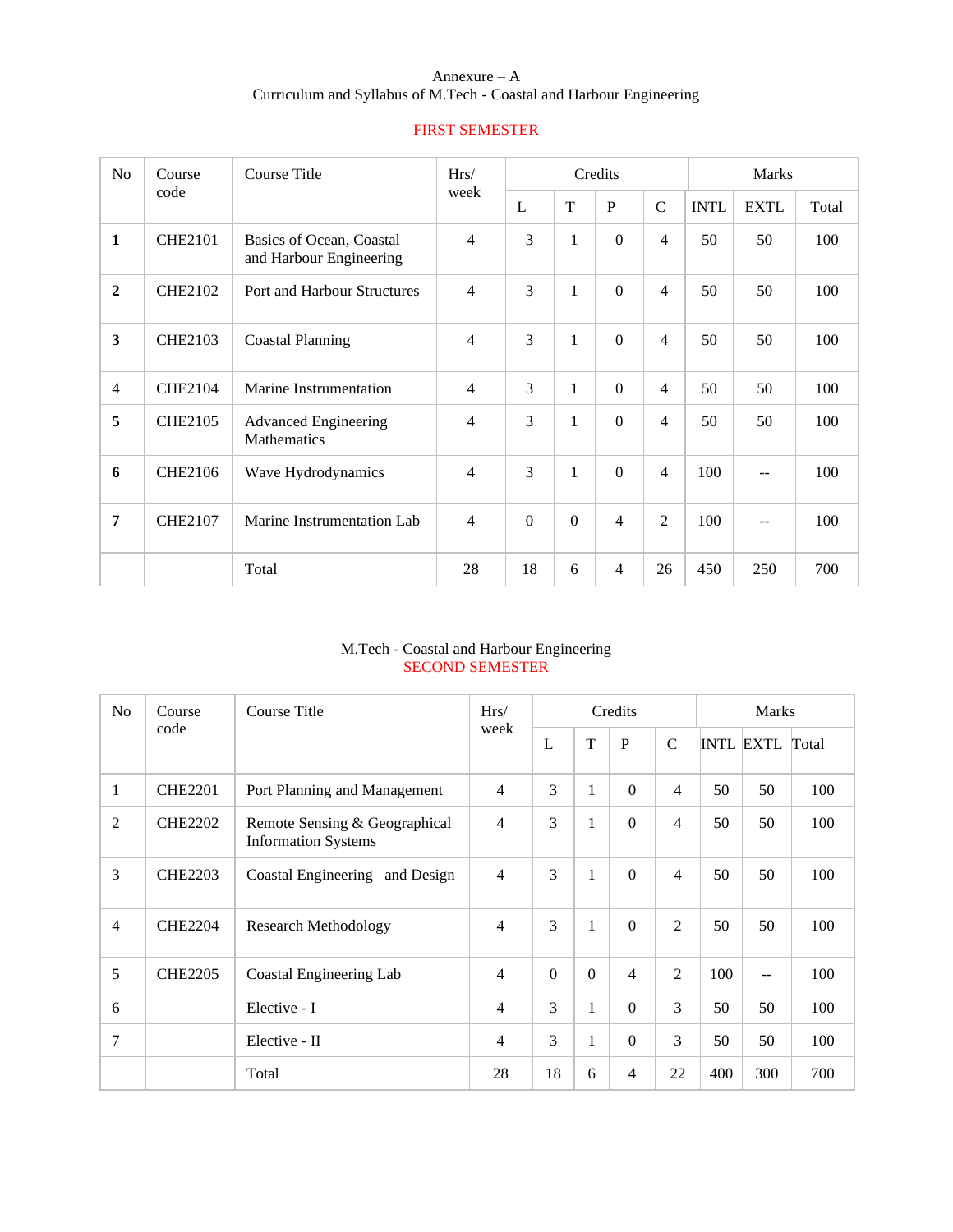# M.Tech - Coastal and Harbour Engineering THIRD SEMESTER

| N <sub>0</sub> | Course         | Course Title               | Hrs/           | Credits          |                |                |                 | <b>Marks</b> |              |     |  |
|----------------|----------------|----------------------------|----------------|------------------|----------------|----------------|-----------------|--------------|--------------|-----|--|
|                | code<br>week   | L                          | T              | P                | $\mathcal{C}$  | ┗              | <b>INT EXTL</b> | Total        |              |     |  |
| $\mathbf{1}$   | <b>CHE2301</b> | Project Phase I            | $\overline{4}$ | $\Omega$         | $\theta$       | $\overline{4}$ | 6               | 100          | $\mathbf{u}$ | 100 |  |
| 2              | <b>CHE2302</b> | <b>Industrial Training</b> | $\overline{4}$ | $\boldsymbol{0}$ | $\overline{0}$ | $\overline{4}$ | 2               | 100          | $\sim$ $-$   | 100 |  |
| 3              | <b>CHE2303</b> | Seminar                    | $\overline{4}$ | $\Omega$         | $\Omega$       | 4              | 2               | 100          | $\sim$ $-$   | 100 |  |
| $\overline{4}$ |                | Elective -III              | $\overline{4}$ | 3                |                | $\Omega$       | 3               | 50           | 50           | 100 |  |
| 5              |                | Elective - IV              | $\overline{4}$ | 3                |                | $\mathbf{0}$   | 3               | 50           | 50           | 100 |  |
|                |                | Total                      | 20             | 6                | 2              | 12             | 16              | 400          | 100          | 500 |  |

# M.Tech - Coastal and Harbour Engineering FOURTH SEMESTER

| No | Course         | Course Title     | Hrs/ |          | Credits     |    |               |    | <b>Marks</b>     |       |
|----|----------------|------------------|------|----------|-------------|----|---------------|----|------------------|-------|
|    | code           |                  | week | ┶        | $\mathbf T$ | Þ  | $\mathcal{C}$ |    | <b>INTL EXTL</b> | Total |
|    | <b>CHE2401</b> | Project Phase II | 24   | $\theta$ |             | 24 | 12            | 70 | 30               | 100   |
|    |                | Total            | 24   | $\theta$ |             | 24 | 12            | 70 | 30               | 100   |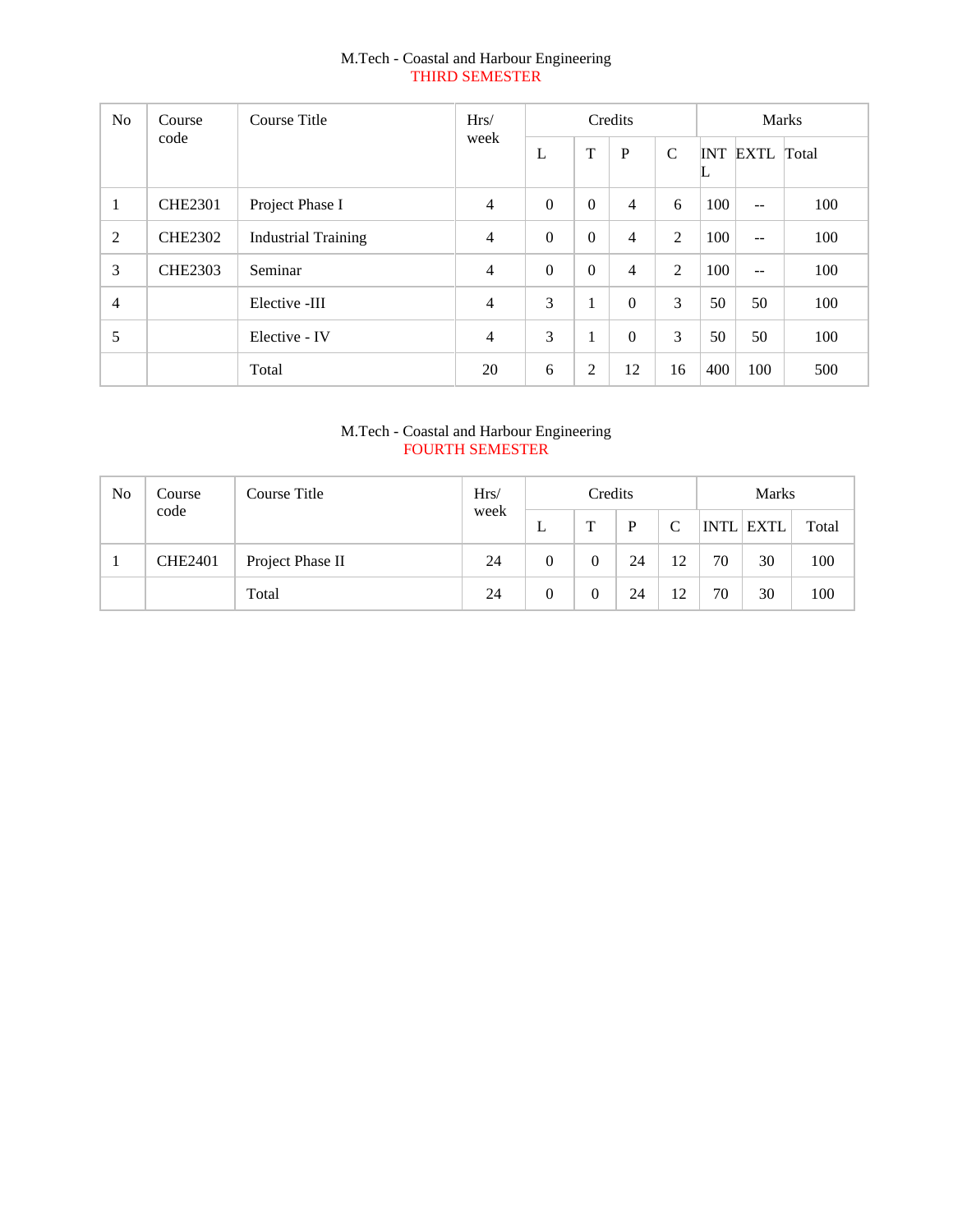# **LIST OF ELCTIVES**

| <b>Course No</b> | <b>Subject Name</b>                          | L              | T            | ${\bf P}$      | $\mathbf C$    |  |  |
|------------------|----------------------------------------------|----------------|--------------|----------------|----------------|--|--|
|                  | Second semester                              |                |              |                |                |  |  |
| <b>CHE2208</b>   | <b>Coastal Hazards and Management</b>        | 3              | $\mathbf{1}$ | $\Omega$       | 3              |  |  |
| <b>CHE2209</b>   | Ocean structures                             | 3              | $\mathbf{1}$ | $\Omega$       | 3              |  |  |
| <b>CHE2210</b>   | Marine Electrical and Electronic Engineering | 3              | $\mathbf{1}$ | $\Omega$       | 3              |  |  |
| <b>CHE2211</b>   | Marine Corrosion and Prevention              | 3              | $\mathbf{1}$ | $\Omega$       | 3              |  |  |
| <b>CHE2212</b>   | Maritime Laws and Regulations                | 3              | $\mathbf{1}$ | $\Omega$       | 3              |  |  |
| <b>CHE2213</b>   | Health, Safety and Environment Management    | 3              | $\mathbf{1}$ | $\Omega$       | 3              |  |  |
| <b>CHE2214</b>   | Coastal Surveillance and rescue operations   | 3              | $\mathbf{1}$ | $\Omega$       | 3              |  |  |
| Third semester   |                                              |                |              |                |                |  |  |
| <b>CHE2304</b>   | Marine Survey and Monitoring                 | 3              | $\mathbf{1}$ | $\Omega$       | 3              |  |  |
| <b>CHE2305</b>   | <b>Integrated Coastal Zone Management</b>    | 3              | 1            | $\theta$       | 3              |  |  |
| <b>CHE2306</b>   | Marine Pollution, Prevention and Control     | 3              | $\mathbf{1}$ | $\Omega$       | 3              |  |  |
| <b>CHE2307</b>   | Marine Navigation and Communication Systems  | $\overline{3}$ | $\mathbf{1}$ | $\overline{0}$ | $\overline{3}$ |  |  |
| <b>CHE2308</b>   | <b>Coastal Resource Management</b>           | 3              | $\mathbf{1}$ | $\Omega$       | 3              |  |  |
| <b>CHE2309</b>   | Mining and Dredging                          | 3              | $\mathbf{1}$ | $\Omega$       | 3              |  |  |
| <b>CHE2310</b>   | Ocean Dynamics and Modeling                  | $\overline{3}$ | $\mathbf{1}$ | $\Omega$       | 3              |  |  |
| <b>CHE2311</b>   | Fire Engineering And Explosion Control       | 3              | $\mathbf{1}$ | $\Omega$       | 3              |  |  |
| <b>CHE2312</b>   | Ocean Energy                                 | 3              | $\mathbf{1}$ | $\Omega$       | 3              |  |  |
| <b>CHE2313</b>   | <b>Computational Fluid Dynamics</b>          | 3              | 1            | $\Omega$       | 3              |  |  |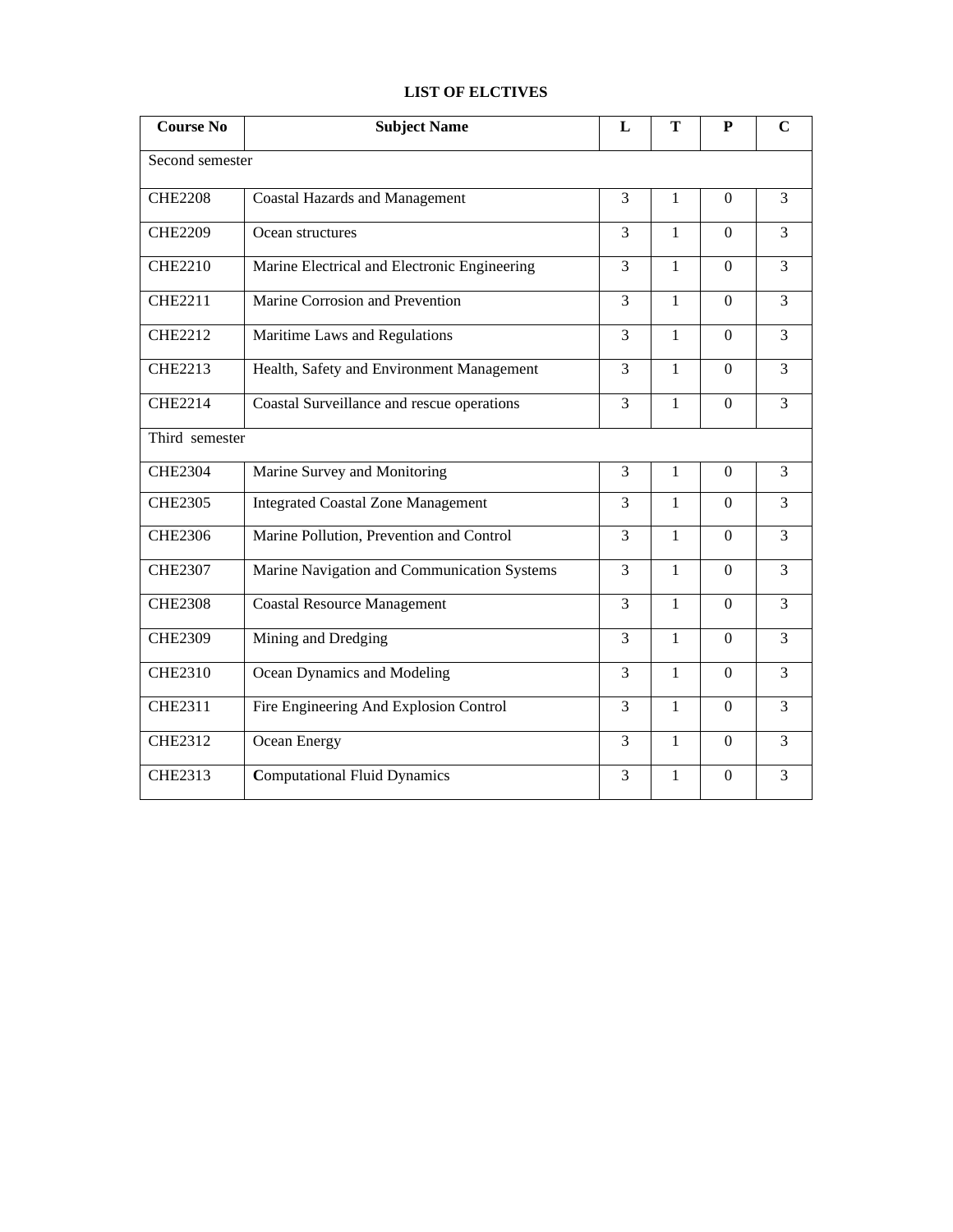## **SEMESTER I**

| Name of the course | M.Tech in Coastal and Harbour Engineering        |
|--------------------|--------------------------------------------------|
|                    |                                                  |
| Name of subject    | Basics of Ocean, Coastal and Harbour Engineering |
| Subject code       | <b>CHE2101</b>                                   |
| Semester           | 01                                               |
| duration           | 17 weeks                                         |
| Lecture            | 03 hours/week                                    |
| Tutorial           | 01 hour/week                                     |
| Practical          | Nil                                              |
| Exam-Internal      | 50                                               |
| Exam-External      | 50                                               |

#### **CHE2101BASICS OF OCEAN, COASTAL AND HARBOUR ENGINEERING**

### OBJECTIVE:

• To provide an overview of the analysis and design procedures used in thefield of ocean, coastal and harbour engineering.

#### **UNIT I**

Introduction to Oceanography – Ocean Circulation, Tides, Waves, Currents, Tsunami and Storm surges – origin, generation, propagation and characteristics; Different materials for marine applications - metals, concrete, geosynthetic products and other materials for marine environment; Marine corrosion and control; Introduction to physical modeling of coastal and offshore and harbor engineering problems.

### **UNITII**

Ocean circulation – Conservation equations and transport processes, momentum balances, geostrophy, large scale circulation, wind-driven circulation, abyssal ocean circulation, boundary currents, friction and Ekman layers; Waves – Origin and evolution, characteristics, classification, Tsunami, Tides – Origin, characteristics, tidal generation forces, equilibrium tide, tidal analysis and prediction

### **UNIT III**

Different types of ocean structures and systems (fixed, floating, semi-submersibles, submersibles, pipelines, etc.,) for exploitation and production of oil and gas, minerals and energy. Brief outline of planning, design and construction.Towing, launching and Installation

#### **UNIT IV**

Beach, coast and shore; Beach features - beach cycles - beach profiles – beach stability - beach erosion and sedimentation; Engineering aspects in coastal oceanography; Coastal protection structures – natural and artificial – design of shore protection structures, seawalls, groins, breakwaters; Types and factors determining selection and stability of breakwaters; Sand bypassing and artificial beach nourishment - latest technologies in shore protection techniques; Environmental impacts of coastal developments.

### **UNIT V**

Types of ports and harbors; harbour layout and terminal facilities - piers, break waters, wharves, jetties, quays; Spring fenders, dolphins and floating landing stage environmental issues in port planning and operations; Harbor oscillations, seiches; Inlets – siltation of inlets and harbors – remedial measures; Onshore and offshore sediment transport - transport rate – estimation methods; Dredging .

#### **REFERENCES:**

Dean, R.G. and Dalrymple, R.A., Water wave mechanics for Engineers and Scientists, Prentice-Hall, Inc., Englewood Cliffs, New Jersey,1994.

Ippen, A.T., Estuary and Coastline Hydrodynamics, McGraw-Hill Book Company, Inc., New York, 1978.

Sorenson, R.M., Basic Coastal Engineering, A Wiley-Interscience Publication, New York, 1978.

Coastal Engineering Manual, Vol. I-VI, Coastal Engineering Research Centre, Department of the Army, US Army Corps of Engineers, Washington DC,2006.

Kamphuis, J.W., Introduction to Coastal Engineering and Management, 2000.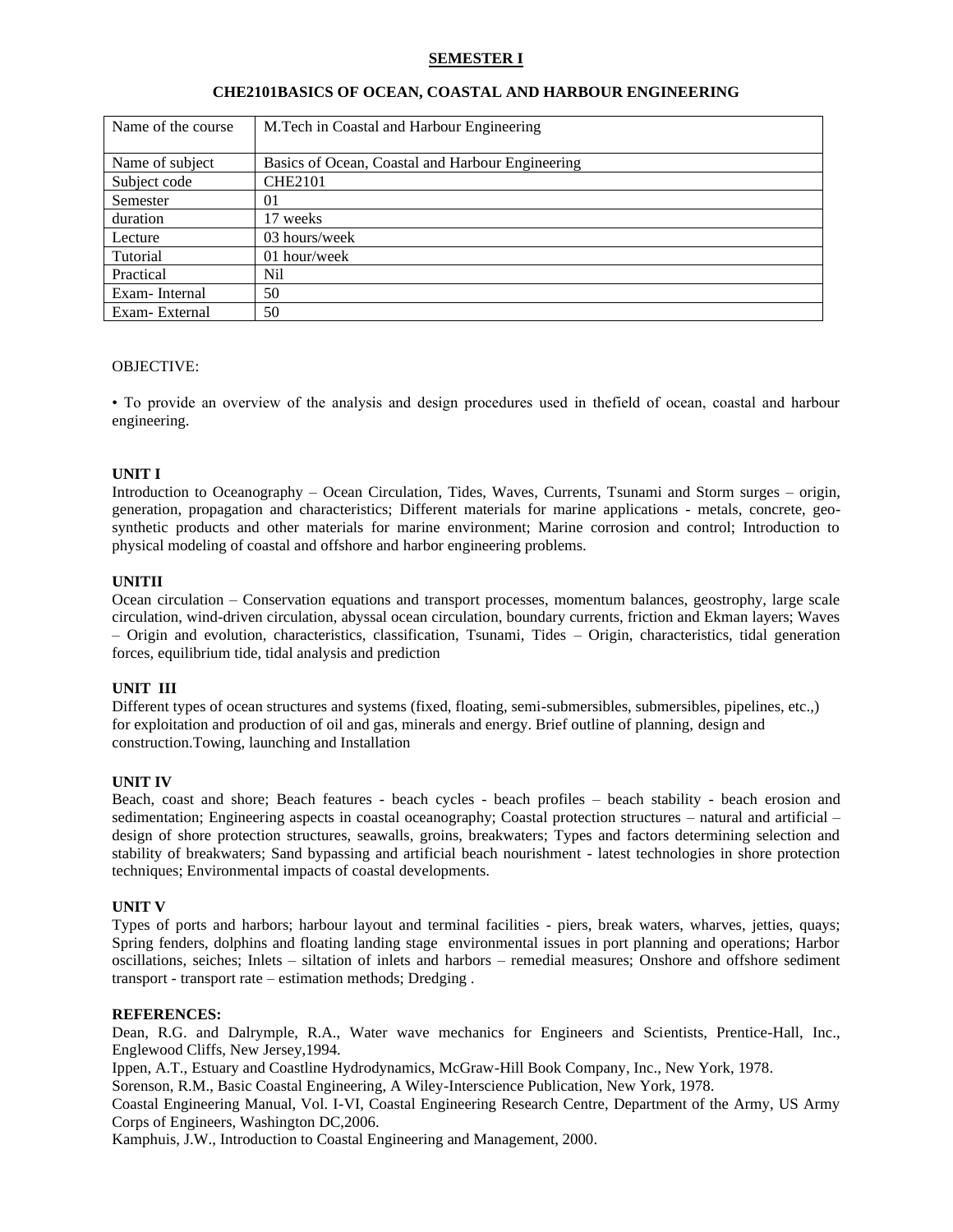# **CHE2102 PORT AND HARBOUR STRUCTURES**

| Name of the course | M.Tech in Coastal and Harbour Engineering |
|--------------------|-------------------------------------------|
|                    |                                           |
| Name of subject    | <b>Port and Harbour Structures</b>        |
| Subject code       | <b>CHE2102</b>                            |
| Semester           | 01                                        |
| duration           | 17 weeks                                  |
| Lecture            | 03 hours/week                             |
| Tutorial           | 01 hour/week                              |
| Practical          | Nil                                       |
| Exam-Internal      | 50                                        |
| Exam-External      | 50                                        |

## OBJECTIVE:

- To provide students understanding of ports and harbour structures, design layout and area selection.
- To enable students apply these engineering principles in coastal, ocean and harbour engineering.

**UNIT 1 -** Ports and harbours as the interface between the water and land infrastructure- an infrastructure layer between two transport media- History of port growth- factors affecting growth of port- Classification of harbour-Planning, justification, volume and commerce of a port

**UNIT II -** Fundamentals of port structures design, design codes, guidelines and functional requirements. Structural, geotechnical, and materials considerations, for a variety of environmental conditions, including extreme wave and current environments, ice, and seismic loading- Dry infrastructures-Wet infrastructures –Support vessels-Meteorological, hydrological and oceanographic data required for port design- Determination of location- Economic viability.

**UNIT III -** Different types of Breakwaters, jetties & quay walls and dolphins- Hydrodynamic loading on such structures and Structural Design aspects.Functional designing of the various components of ports and marine terminals, including steel, concrete, timber, and stone structures. Design procedures for breakwaters, bulkheads, wharves, dolphins, piers, fender and mooring systems and revetments.

**UNIT IV -** Size and shape of harbour and turning basin – Type, location and height of Breakwaters – Location and width of entrance to harbour – Depth of harbour and navigational channel – Number, location and type of docks or berths or jetties- Shore facilities for Marine terminals and fishing harbours.

**UNIT V-** Case studies of breakwater failures and other types of structures. Partial safety Factors.CodalRequirements.mooring, berthing and ship motion inside the port; model studies, physical and mathematical studies

### **REFERENCES**

Muir Wood, A.M., and Fleming.C.A.,"Coastal Hydraulics Sea and Inland Port Structures", 1 st Edition, Hallstead Press, 2002.

Ozha&Ozha, "Dock and Harbour Engineering", 1 st Edition, Charotar Books, Anand., 1990

R. L. Silvester, "Coastal Engineering Volume I & II, Elsevier Publishers, 2000.

Per Brunn, "Port Engineering", 1 st Edition, Gulf Publishing Company, 2001

Muir Wood, A.M., and Fleming. C.A "Coastal Hydraulics Sea and Inland Port Structures" 1stEdition,Hallstead Press, 2002.

Hans Agershou "Planning and Design of Ports and Maritime Terminals": 2ed,: Thomas Telford

A.D. Qinn and McGraw-Hill Design and construction of Ports and Marine Structures,

PHRI (Port and Harbour Research Institute) Japan manual.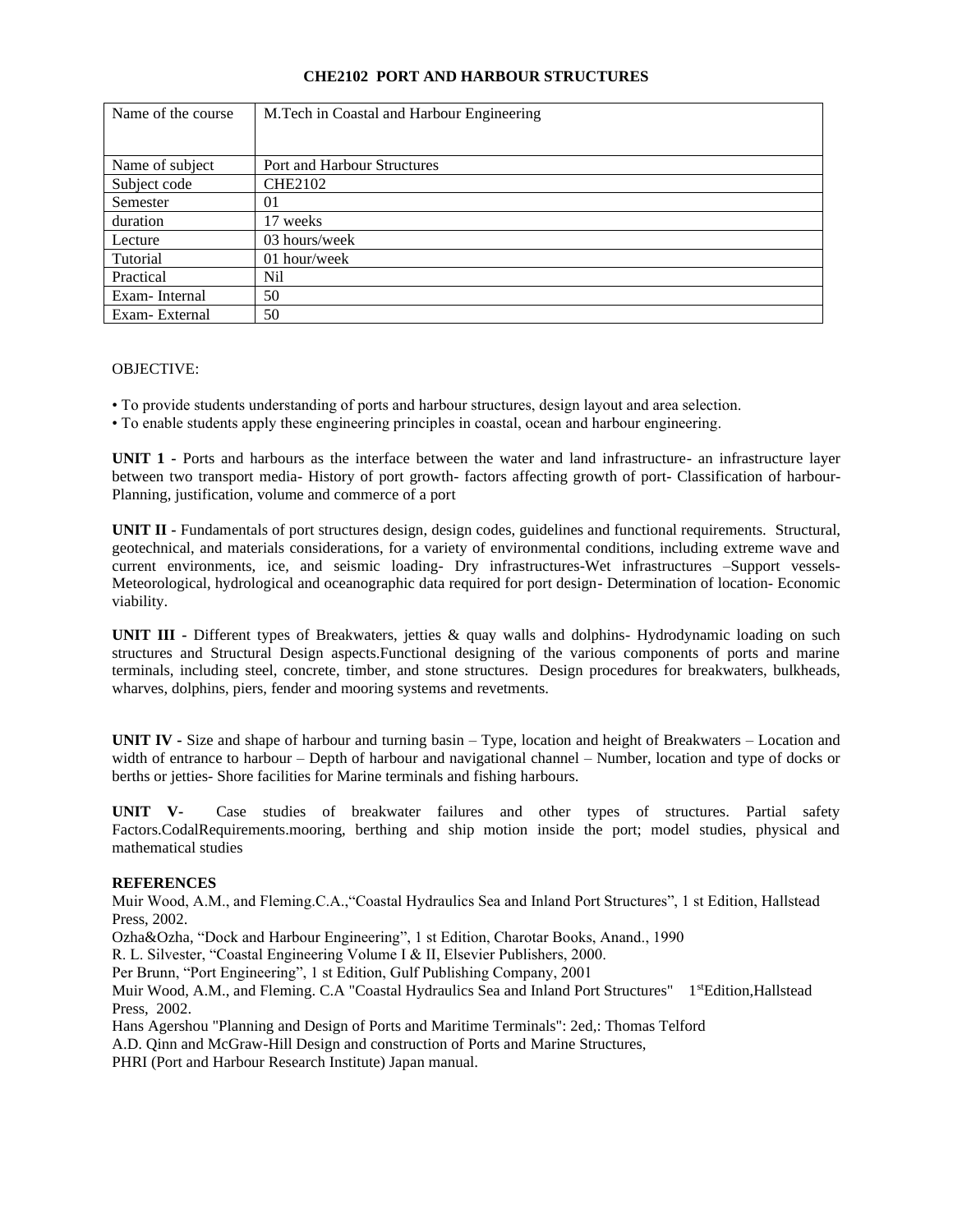# **CHE2103 COASTAL PLANNING**

| Name of the course | M. Tech in Coastal and Harbour Engineering |
|--------------------|--------------------------------------------|
| Name of subject    | Coastal Planning                           |
| Subject code       | <b>CHE2103</b>                             |
| Semester           | 01                                         |
| Duration           | 17 weeks                                   |
| Lecture            | 03 hours/week                              |
| Tutorial           | 01 hour/week                               |
| Practical          | Nil                                        |
| Exam-Internal      | 50                                         |
| Exam-External      | 50                                         |

## **OBJECTIVE:**

- To provide students understanding of social, economical and environmental considerations of coastal planning.
- Understand key issues in coastal planning like population growth, demographic change, infrastructure demand and climate change

### **UNIT 1**

Introduction - Language of coastal planning, defining coastal areas, unique characteristics of coastal areas; History of coastal planning; Coastal management issues - population growth, urbanisation, coastal use, resource exploitation; Fisheries, forestry, gas, mining; Infrastructure, transportation; Shore protection, defence; Impact of human use; Pollution - industrial waste, sewage;

## **UNIT II**

Coastal management issues-population growth and urbanisation-coastal use-resource exploitation-fisheries-forestrygas-mining-infrastructure-transportation-shore protection-defence-Impact of human use-pollution-industrial wastesewage-administration and legal issues.

### **UNIT III**

Introduction to Cost and Benefit Analysis (CBA); CBA versus investment appraisal; Concept of external costs and benefits; Characteristics of Coastal Adaptation Projects against Climate Change; Concept of Ecosystem and Ecosystem Services; Demand and supply analysis; Framework for measurement and valuation; Economic framework to estimate the value of ecosystem services; Assessing the exposed Infrastructure against extreme weather events: flooding and infrastructure; Scenarios construction; Discounting and Net Present Value; Aggregation and weighing, discounting, net present value NPV and time scale of benefits and costs.

### **UNIT IV**

Background to ICM – Sustainability and Sustainable ICM – ICM and Social Nature – Competing Claims and Visions of the Coast – ICM and Interdisciplinary-Livelihoods along the Coast – Local Knowledge – Sustainable Livelihoods – Vulnerability and Resilience – Changing Livelihood Dynamics.Understanding Institutions – Property Rights and Coastal Management –

### **UNIT V**

Competing Property Rights and Resource Claims – Statutory and Customary Law – Institutional Change and Coastal Management.Existing Policies Governing the Coast – Good Governance – Making Sense of Policies – Reconciling Conflicting Agendas – Future of ICM.review of project planning and environmental clearance, environmental management plan, monitoring, compliance, variations from projected impacts, etc for an existing port

### **REFERENCES:**

Kay, R and Alder, J. Coastal planning and management, Taylor and Francis, New York, 2005.

Schari, A. Environmental online communication, Sprimger, London 2010

.Reeve, D.,Chadwick,A and Fleming, C. Coastal Engineering, Process, Theory and Design practices, Taylor and Francis, New York, 1998.

Sorenson, R.M., Basic Coastal Engineering, A Wiley-Interscience Publication, New York, 1978.

Coastal Engineering Manual, Vol. I-VI, Coastal Engineering Research Centre, Department of the Army, US Army Corps of Engineers, Washington DC,2006.

Kamphuis, J.W., Introduction to Coastal Engineering and Management, 2000.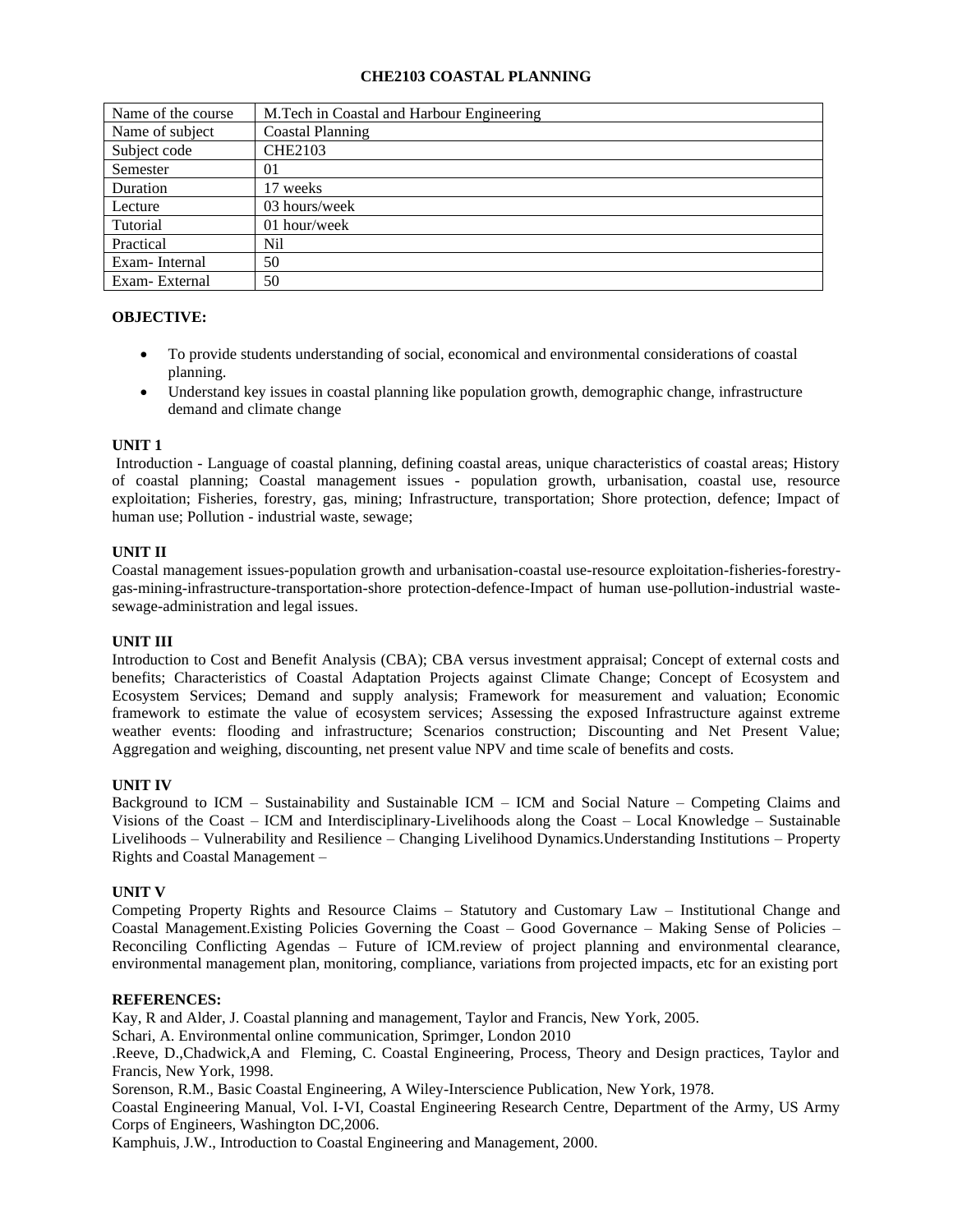## **CHE2104 MARINE INSTRUMENTATION**

| Name of the course | M. Tech in Coastal and Harbour Engineering |
|--------------------|--------------------------------------------|
| Name of subject    | Marine Instrumentation                     |
| Subject code       | <b>CHE2104</b>                             |
| Semester           | 01                                         |
| Duration           | 17 WEEKS                                   |
| Lecture            | 03 hours/week                              |
| Tutorial           | 01 hour/week                               |
| Practical          | Nil                                        |
| Exam-Internal      | 50                                         |
| Exam-External      | 50                                         |

**Objective: T**o provide students with a sound understanding of the use of electronic instrumentation and to familiarise the students with sensors commonly used in coastal and habour engineering applications.

# **UNIT 1**

Types of marine instrumentation; in-situ and remote sensing instruments; operating platforms-fixed, ship, platform and buoy based; output formats; telemetry, velocity, wave height, wave period, tidal height, tidal period and ocean depth etc

# **UNIT II**

Types of tide gauges: principles, operation and applications. Wave radars, rain gauge, seabed observatories Types of buoys; principles, application and operations for measurement of wind, temperature, current, wave height and direction and other environmental sensors, Satellite telemetry systems

## **UNIT III**

Surveying equipment: echo-sounder, multibeam sonar, sub-bottom profiler, side scan sonar, boomers, sparkers, magnetometers, positioning and tracking equipment

### **UNIT IV**

Types of acoustic transducers: piezoelectric and magnetostrictive; sonar transducers for echosounder, acoustic subbottom profilers, tide gauges, wave height and period sensors, data buoys, test and calibration of marine instruments.

### **UNIT V**

Automatic Weather Station – Floats - Acoustic Navigation. Min Max thermometer – Aneroid Barometer – Wind cock – Velocity meter – sunshine – Evaporation pan – Radar storm warningsystem – Humidity meter – Rain gauge - GPS

### **REFERENCES:**

Walt Boyce, "Instrumentation Reference Book" Butterworth Heinemann IIIrd edition, 2003 Srinvasan,D.(1989) Indegenous Instruments for Oceanographic measurements published by NIOT WilliamJ.Emrey and Richard E. Thomson (2014) "Data Analysis methods in Physical Oceanography" Third ed., Elsevier.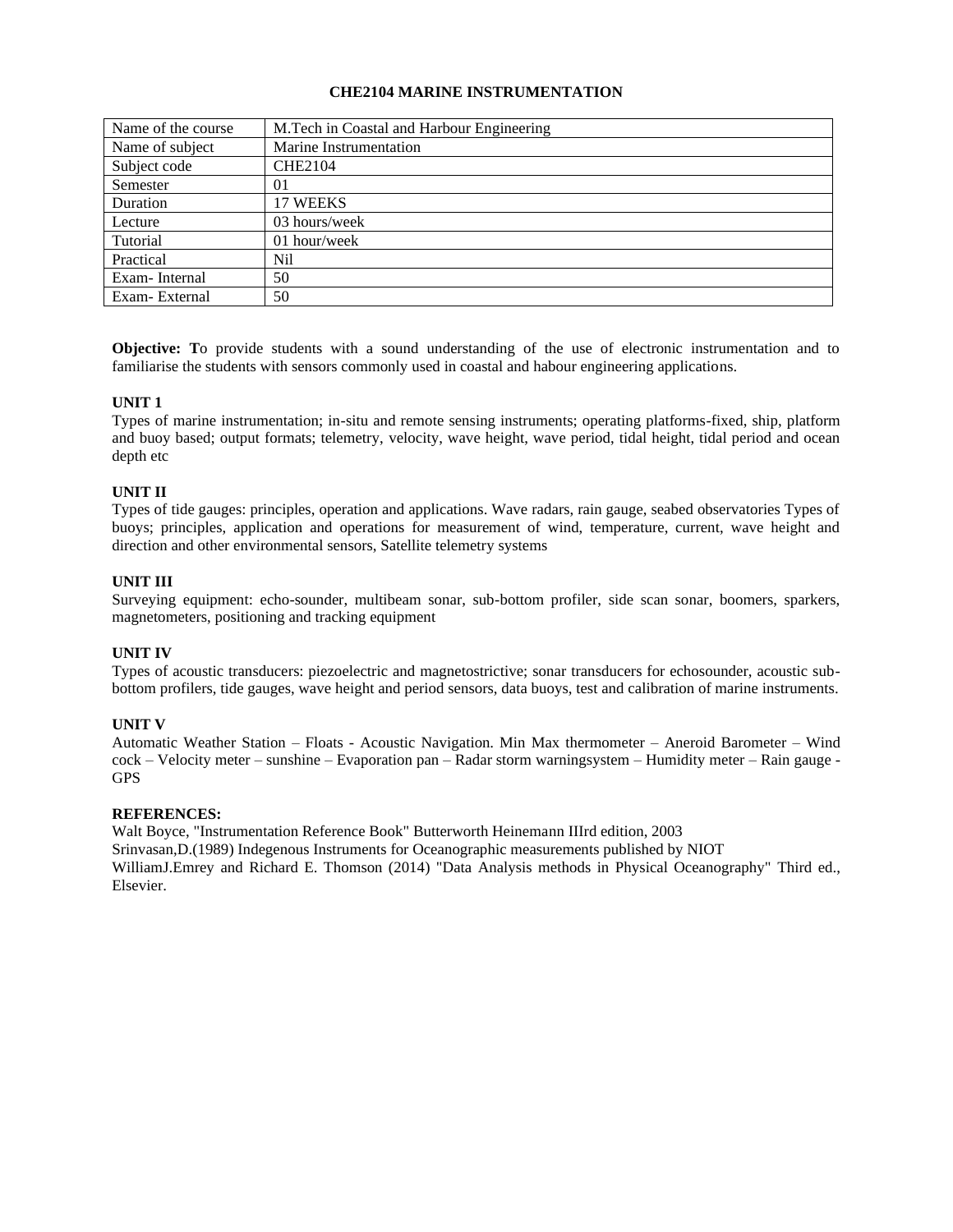## **CHE2105 ADVANCED ENGINEERING MATHEMATICS**

| Name of the course | M. Tech in Coastal and Harbour Engineering |
|--------------------|--------------------------------------------|
| Name of subject    | <b>Advanced Engineering Mathematics</b>    |
| Subject code       | <b>CHE2105</b>                             |
| Semester           | 01                                         |
| Duration           | 17 WEEKS                                   |
| Lecture            | 03 hours/week                              |
| Tutorial           | 01 hour/week                               |
| Practical          | Nil                                        |
| Exam-Internal      | 50                                         |
| Exam-External      | 50                                         |

## **OBJECTIVE:**

• To enable students understand advanced engineering mathematics application.

## **UNIT 1 – SPECIAL FUNCTIONS**

Introduction to Some Special Functions: Gamma function, Beta function, Bessel function, Error function and complementary Error function, Heaviside's function, pulse UNIT height

and duration function, Sinusoidal Pulse function, Saw tooth wave function, Triangular wave function, Halfwave rectified sinusoidal function, Full rectified sine wave, Square wave function.

## **UNIT II – FOURIER SERIES**

Fourier Series and Fourier integral: Periodic function, Trigonometric series, Fourier series, Functions of any period, Even and odd functions, Half-range Expansion, Forced oscillations, Fourier integral

# **UNIT III – DIFFERENTIAL EQUATIONS**

Ordinary Differential Equations and Applications: First order differential equations: basic concepts, Exact differential equations, Integrating factor, Linear differential equations, Bernoulli equations, Modeling , Orthogonal trajectories of curves.Linear differential equations of second and higher order: Homogeneous linear differential equations of second order, Modeling: Free Oscillations, Euler - Cauchy Equations, Non homogeneous equations, Solution by undetermined coefficients, Solution by variation of parameters. Series Solution of Differential Equations: Power series method, Theory of power series methods, Frobenius method.

# **UNIT IV- TRNASFORMATION TECHNIQUES**

Laplace Transforms and Applications: Definition of the Laplace transform, Inverse Laplace transform, Linearity, Shifting theorem, Transforms of derivatives and integrals Differential equations, UNIT step function Second shifting theorem, Dirac's delta function, Differentiation and integration of transforms, Convolution and integral equations, Partial fraction differential

equations, Systems of differential equations

### **UNIT V- PARTIAL DIFFERENTIAL EQUATIONS**

Partial Differential Equations and Applications: Formation PDEs, Solution of Partial Differential equations, Nonlinear PDEs first order, Some standard forms of nonlinear

PDE, Linear PDEs with constant coefficients, Equations reducible to Homogeneous linear form, Classification of second order linear PDEs. Separation of variables use of Fourier series, D'Alembert's solution of the wave equation, Heat equation: Solution by Fourier series

and Fourier integral

### **REFERENCES**

Advanced Engineering Mathematics (8th Edition), by E. Kreyszig, Wiley Engineering Mathematics Vol 2, by Baburam, Pearson

W. E. Boyce and R. DiPrima, Elementary Differential Equations (10th Edition), John Wiley (2017)

R. V. Churchill and J. W. Brown, Fourier series and boundary value problems (8th Edition), McGraw-Hill (2015).

Applied Mathematics for Engineering and Physicists by Louis A. Pipes. The use of Integral Transforms by I.N. Sneedon.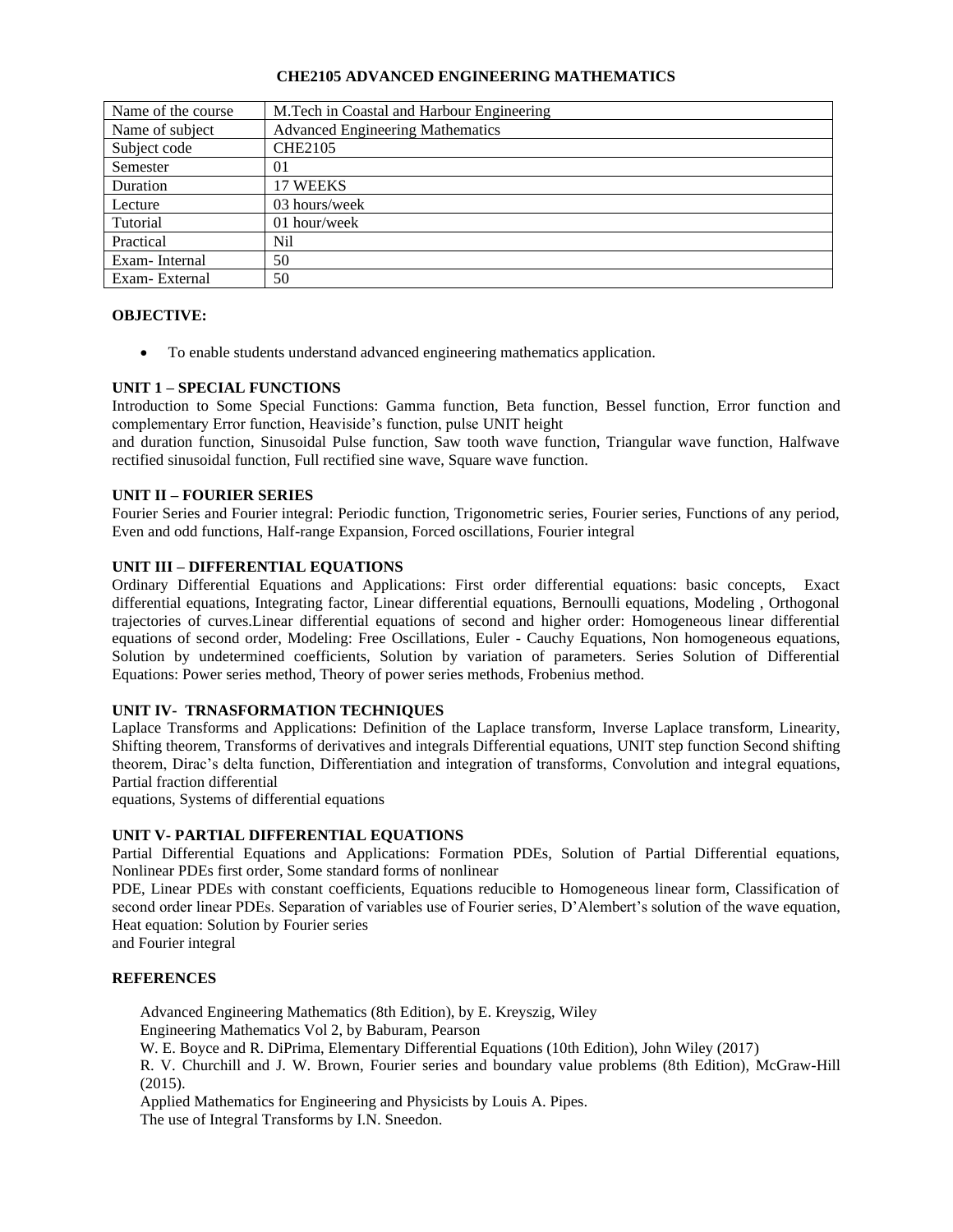### **CHE2106 WAVE HYDRODYNAMICS**

| Name of the course | M.Tech in Coastal and Harbour Engineering |
|--------------------|-------------------------------------------|
|                    |                                           |
| Name of subject    | Wave Hydrodynamics                        |
| Subject code       | <b>CHE2106</b>                            |
| Semester           | 01                                        |
| Duration           | 17 weeks                                  |
| Lecture            | 03 hours/week                             |
| Tutorial           | 01 hour/week                              |
| Practical          | Nil.                                      |
| Exam-Internal      | 50                                        |
| Exam-External      | 50                                        |

### OBJECTIVE:

- To provide an overview of the wave hydrodynamics.
- To enable students apply these engineering principles in coastal, ocean and harbour engineering.

# **UNIT 1 FUNDAMENTALS OF WAVE THEORY**

Conservation of mass, moment and energy; Euler and Bernoullis equations; Potential and stream functions; Classification of ocean waves; Linear wave theory - governing equation, boundary conditions and solutions, dispersion relation, constancy of wave period; Wave kinematics - wave celerity, water particle velocities, accelerations, displacements and pressures; Approximations for deep and shallow water conditions.

# **UNIT II HIGHER-ORDER WAVE THOERIES**

Various perturbation schemes for solving water wave problems; Stokes' wave; Derivation of second order governing equations and outline of their solution; Mass transport and momentum principle (radiation stresses); Limitations of the Stokes' solution; Cnoidal and solitary waves; Wave breaking criteria.

# **UNIT III WAVE DEFORMATION**

Wave transformations - shoaling, bottom friction and damping, refraction, reflection and diffraction; Wave breaking - types of breaking; Surf similarity parameter; Keulegan-Carpenter number, Ursell parameter, scattering parameter, Reynolds number.

# **UNIT IV WAVE FORCES**

Wave loads – non-breaking wave forces on slender structures; Morison equation; Diffraction theory; Source distribution method.

### **UNIT V RANDOM WAVES**

Spectral representation of ocean waves - determination of wave spectra, Wave spectra from measurements; Semiempirical formulations of wave spectra; Statistics of wave heights;Representation in the time domain; Long-term wave statistics; wave energy spectra – PM, JONSWAP, ETC.

### **REFERENCES:**

Ippen, A.T., Estuary and Coastline Hydrodynamics, McGraw-Hill Book Company, inc., New York, 1978 Dean, R.G. and Dalrymple, R.A., Water wave mechanics for Engineers and Scientists, Prentice-Hall, Inc., Englewood Cliffs, New Jersey, 1994 Sarpkaya, T. and Isaacson, M., Mechanics of Wave Forces on Offshore Structures, Van Nostrand Reinhold Co., New York, 1981 Weigel, R.L.Oceanographical Engineering, Prentice Hall Inc, 1982. Sorenson, R.M., Basic Coastal Engineering, A Wiley-Interscience Publication, New York, 1978. Coastal Engineering Manual, Vol. I-VI, Coastal Engineering Research Centre, Department of the Army, US Army Corps of Engineers, Washington DC,2006 Bray R N, Bates A D,and Land J M. Dredging – A hand book for Engineers, Arnold London. 1997. Copper Practical Dredging. Cormick, Vol. I & II, Dock and Harbour Engineering.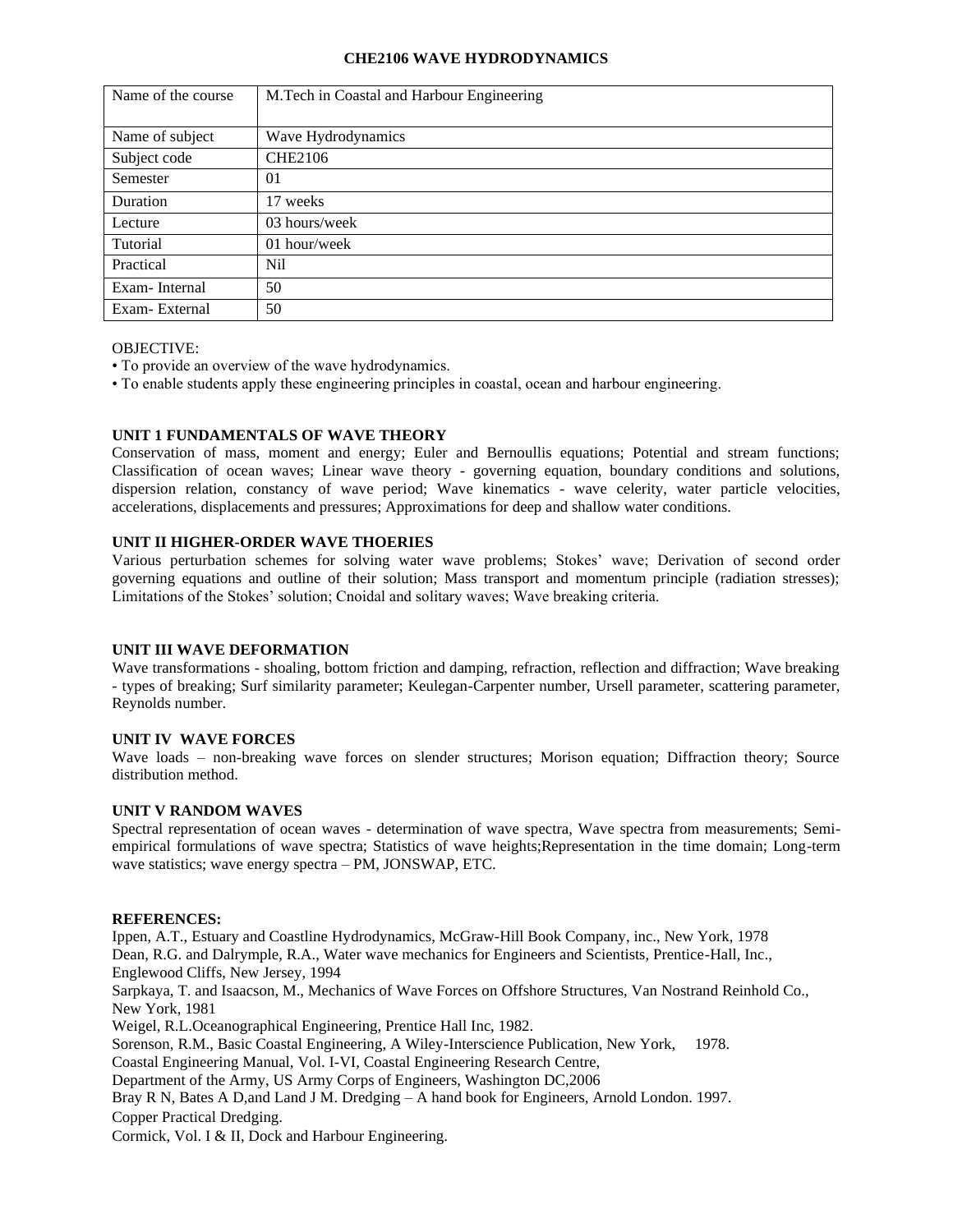#### **CHE2107 MARINE INSTRUMENTATION LAB**

| Name of the course | M.Tech Coastal and Harbour Engineering |
|--------------------|----------------------------------------|
| Name of subject    | Marine Instrumentation Lab             |
| Subject code       | <b>CHE2107</b>                         |
| Semester           | 01                                     |
| duration           | 17 weeks                               |
| Lecture            | Nil                                    |
| Tutorial           | Nil                                    |
| Practical          | 04 hours/week                          |
| Exam-Internal      | 100                                    |
| Exam-External      | --                                     |

# **OBJECTIVE:**

• To enable students to acquire practical knowledge on theoretical aspects covered during the semester. Develop engineering skills to perform various activities covered in the course.

Strain Gauges, displacement transducers, pressure guages, wave guages, data acquisition,measurement of velocities using a Pitot tube and current meter in open channel, calibration of a venturiflume, wave data measurement and analysis, coastal field surveys, beach profile and bathymetry data analysis.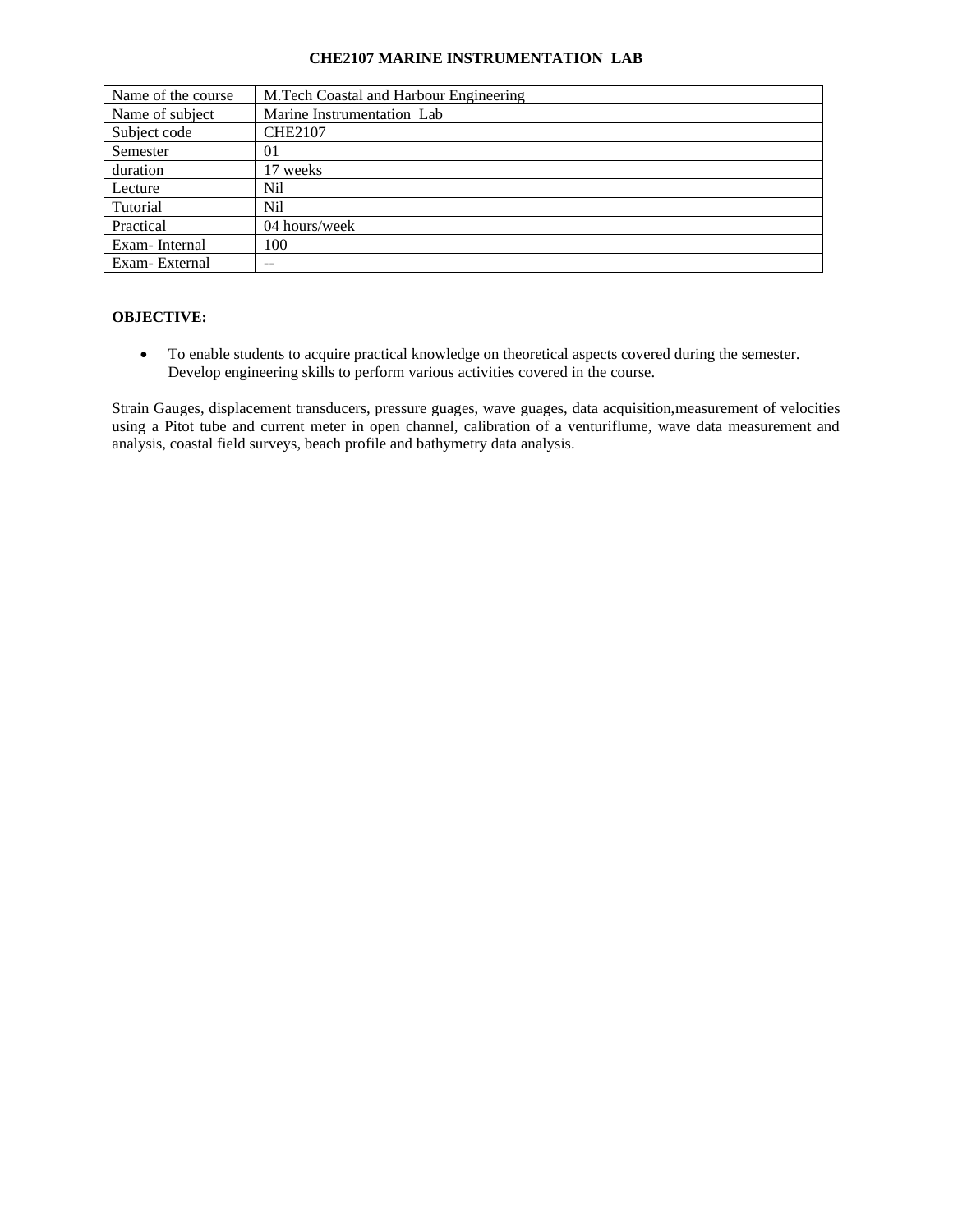# **SEMESTER II**

| Name of the course | M. Tech in Coastal and Harbour Engineering |
|--------------------|--------------------------------------------|
| Name of subject    | Port Planning and Management               |
| Subject code       | <b>CHE2201</b>                             |
| Semester           | 02                                         |
| duration           | 17 weeks                                   |
| Lecture            | 03 hours/week                              |
| Tutorial           | 01 hour/week                               |
| Practical          | Nil                                        |
| Exam-Internal      | 50                                         |
| Exam-External      | 50                                         |

## **CHE2201 PORT PLANNING AND MANAGEMENT**

**Objective:**To provide a detailed analyses on planning and operating conditions for port. It introduce the students to the principles and practices of port operations and also provides with a comprehensive knowledge of the nature of port, its development and imanagement. It also introduces students to the roles and functions of ports in the economic and transport infrastructure of a territory.

## **UNIT I**

Seaport layout with regards to (1) wave action (2) siltation (3) navigability, berthing facilities. Design of Port Infrastructures: Design of port infrastructures with regards to (1) cargo handling (2) cargo storage (3) integrated transport of goods, planning multipurpose port terminals.

## **UNIT II**

Allowable wave conditions for cargo handling, wave conditions for human safety on quays and breakwaters, forecasting / hind casting of wave and current conditions for port operations, navigability, hazard scenarios; VTMS and management of computerized container terminal, safety & environment (handling of fire, oil spill, rescue, etc.).

## **UNIT III**

Maintenance of waterways, construction of environmentally engineered banks, dredging and disposal processing and storing of polluted dredged materials, development of river information services.

### **UNIT IV**

Planning, construction, expansion and renovation of port and Inland Port Infrastructure. Global trade and port restructuring/reforms, impact of possible climate change scenarios, sustainable development strategies for cities and ports.

### **UNIT V**

Safety regulations and procedure, Formal safety assessments inports,HAZAMT and the handling of dangerous goods, Accident reporting and investigation,Occupational safety and health

### **REFERENCES:**

Muir Wood, A.M., and Fleming.C.A.,"Coastal Hydraulics Sea and Inland Port Structures", 1 st Edition, Hallstead Press, 2002.

Ozha&Ozha, "Dock and Harbour Engineering", 1 st Edition, Charotar Books, Anand., 1990.

S.Seetharaman, "Construction Engineering and Management", 4 thEdition ,Umesh publications, New Delhi, 1999. Richand L. Silister, "Coastal Engineering Volume I & II, Elsevier Publishers, 2000. 3. PeraBrunn, "Port Engineering", 1 st Edition, Gulf Publishing Company, 2001 \*\*\*\*\*\* 39 GVPCE(A) M.Tech. Infrastructure Engineering and Management 2014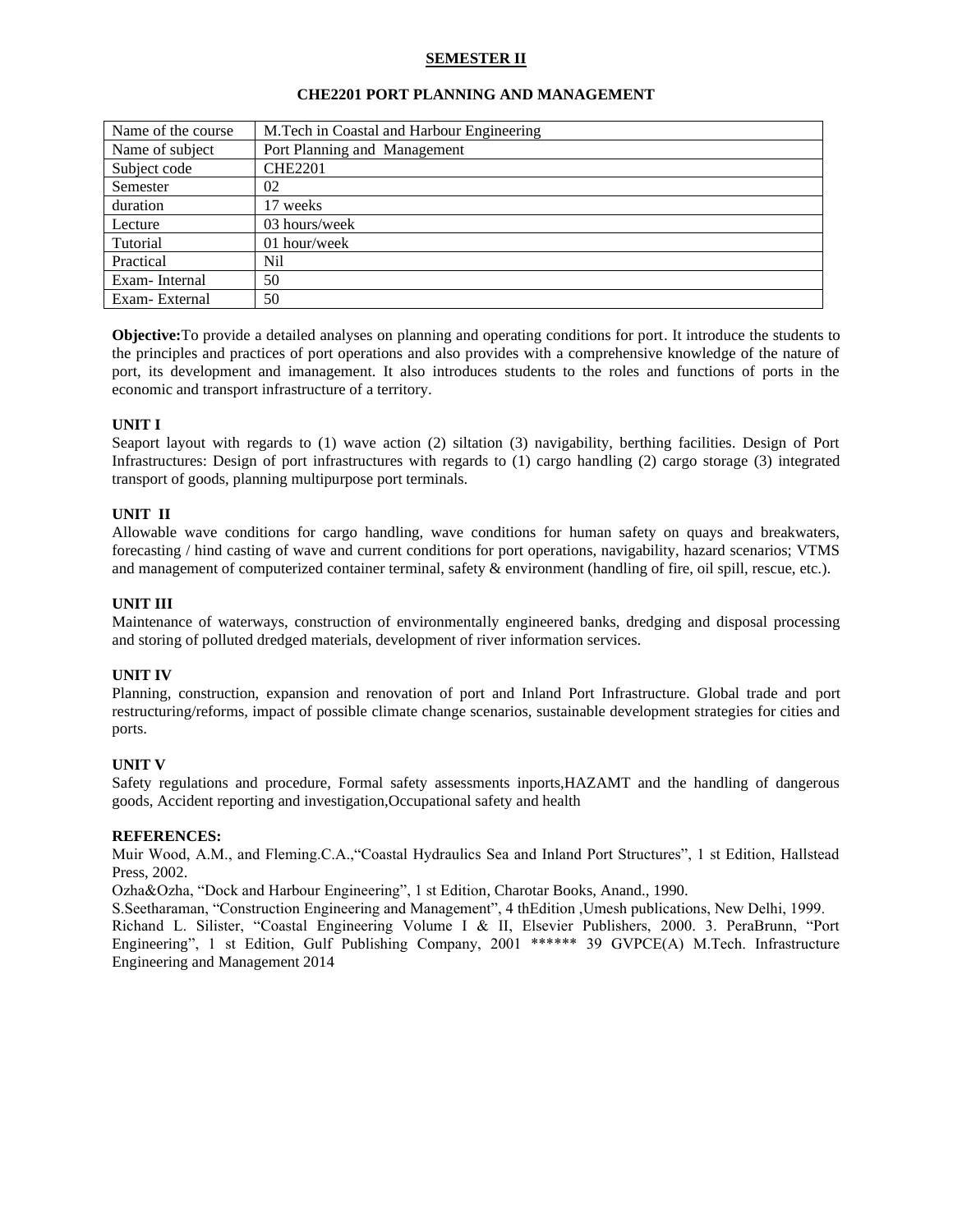# **CHE2202 REMOTE SENSING & GEOGRAPHICAL INFORMATION SYSTEMS**

| Name of the course | M.Tech in Coastal and Harbour Engineering         |
|--------------------|---------------------------------------------------|
| Name of subject    | Remote Sensing & Geographical Information Systems |
| Subject code       | <b>CHE2202</b>                                    |
| Semester           | 02                                                |
| duration           | 17 weeks                                          |
| Lecture            | 03 hours/week                                     |
| Tutorial           | 01 hour/week                                      |
| Practical          | Nil                                               |
| Exam-Internal      | 50                                                |
| Exam-External      | 50                                                |

**Objective:**To introduce the students to the basic concepts and principles of various components of remote sensing; To provide an exposure to GIS and its practical applications in coastal engineering.

### **UNIT I INTRODUCTION TO GIS**

Introduction to GIS; Basics of ArcGIS; Geographic Coordinates Systems; Data creation (including georeferencing images and on screen digitization), metadata; Addition of attributes; Geometrical calculations (e.g. calculation of area, perimeters);

## **UNIT II SPATIAL AND SURFACE ANALYSIS**

Spatial analysis; Surface analysis (including interpolation, slope, etc); Identification of sea level prone areas by using Digital Elevation Model; Cartographic principles for making maps; Open source GIS softwares; Basic Remote Sensing.

## **UNIT III REMOTE SENSING**

Remote sensing: Introduction, principles of remote sensing, EMR interaction with atmosphere and earth material – platforms – Airborne, space borne – satellites Ocean sat. Optical sensors and thermal sensors – Thermal detectors, thermal radiometer – thermal infrared Satellites - types and sensors…. scanner.

### **UNIT IV DATA HANDLING**

Microwave sensors – Active and passive sensors – RADAR, LIDAR Data transmission and storage: Information system, transmission path loss – encoding and decoding – storage and retrieval, thematic mapper.

### **UNIT V DATA BASE MANAGEMENT SYSTEM**

Data management systems: DBMS, Knowledge based system – geographic data bases

### **REFERENCES**

Lilesand T.M. and Kiefer R.W., Re,ote Sensing and Image Interpretation, John Wiley and Sons Inc New York, 1999 James B Campbell, Introduction to Remote Sensing, Taylor and Francis, London 2011

Pradip Kumar Guha, Remote sensing for the beginners, East West Pres Pvt. Ltd., 2003

Franks S. Marzanic, Remote Sensing of atmosphere and ocean fro space: Models, Instruments and Techniques, Kulwer Academic Pub. 2002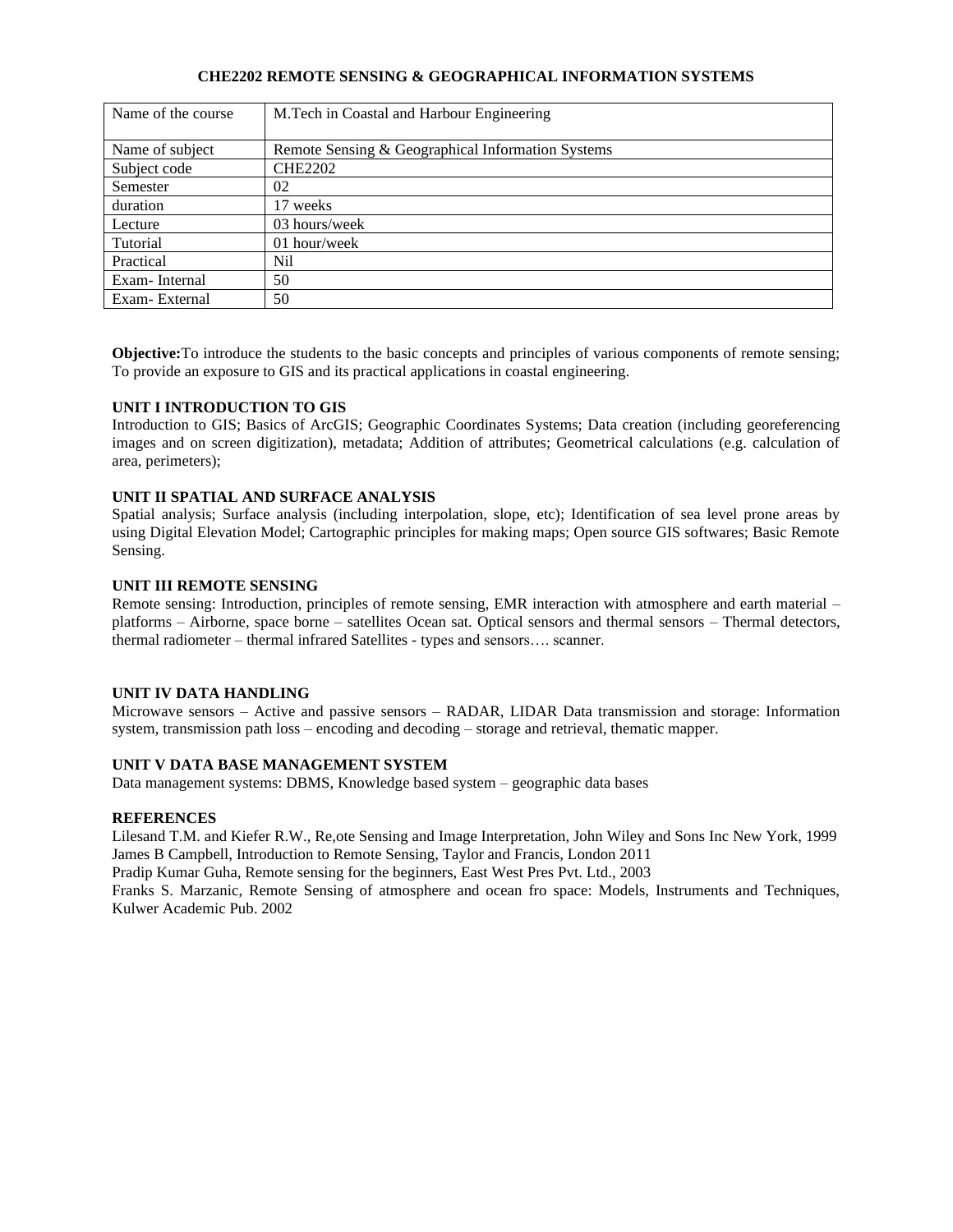## **CHE2203 COASTAL ENGINEERING AND DESIGN**

| Name of the course | M. Tech in Coastal and Harbour Engineering |
|--------------------|--------------------------------------------|
| Name of subject    | Coastal Engineering and Design             |
| Subject code       | <b>CHE2203</b>                             |
| Semester           | 02                                         |
| duration           | 17 weeks                                   |
| Lecture            | 03 hours/week                              |
| Tutorial           | 01 hour/week                               |
| Practical          | Nil                                        |
| Exam-Internal      | 50                                         |
| Exam-External      | 50                                         |

**Objective:**To provide the students the knowledge of wave transformation, sediment transport, coastal protection methods and coastal structure design.

## **UNIT I**

Waves in shallow waters – Shoaling, refraction, diffraction and breaking– Interaction currents and waves- near shore currents-wave run-up and overtopping

### **UNIT II**

Coastal sediment characteristics- Initiation of sediment motion under waves- Radiation stress-wave set-up and wave set- down- mechanics of coastal sediment transport –Limits for littoral drift – Suspended and Bed Load – alongshore sediment transport rate – Distribution of alongshore currents and Sediment transport rates in Surf zone

### **UNIT III**

Physical modeling in Coastal Engineering - Onshore offshore sediment transport – Stability of tidal inlets- Coastal features – Beach Features – Beach cycles– Beach Stability – Beach profiles -Coastal erosion, Planning and methods of coast protection works – Design of shore defense structures

### **UNIT IV**

Non-breaking and breaking wave forces on coastal structures -Breakwaters-Classification, Design and application in coastal protection and harbor planning- Case studies on coastal erosion and protection-Generation, propagation and effect of tsunami.

### **UNIT V**

Types of environmental loads- structural action of ocean structures- planning guidelines and design principlesregulations and codes of practice- foundation of ocean structures- sea bed anchors- dredging methods and equipments.

### **REFERENCES:**

Horikawa,K., Coastal Engineering, University of Tokyo press, 1978

Sorenson, R.M., Basic Coastal Engineering, A Wiley-Interscience Publication, New York, 1978

Kamphius,J.W. Introduction to coastal Engineering and Management, Advances on Ocean Engineering-Volume 16, World Scientific,2010

Reeve,D., Chadwick, A. and Fleming, C. Coastal Engineering-Processes, theory and design practice, Spon Press, Taylor & Francis Group, London & Paris,2018

Silvester,R. and Hsu,J.R.C. Coastal Stabilisation, Advances on Ocean Engineering-Volume 14, World Scientific, 1997.

Coastal Engineering Manual, U.S.Army Corps of Engineers, Washington, DC 20314-1000, Vol. 1 to 3, July 2003.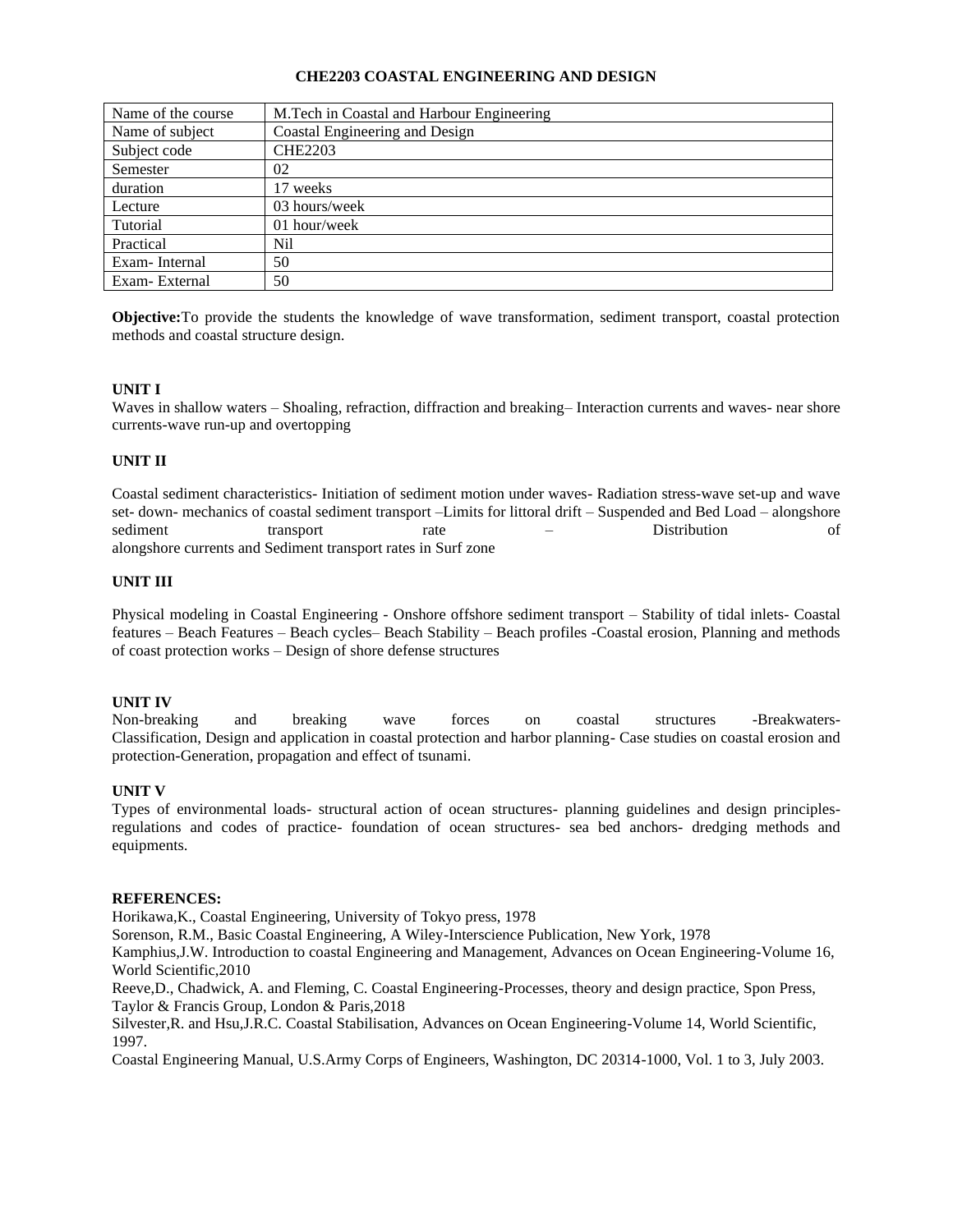# **CHE2204 RESEARCH METHODOLOGY**

| Name of the course | M. Tech in Coastal and Harbour Engineering |
|--------------------|--------------------------------------------|
| Name of subject    | <b>Research Methodology</b>                |
| Subject code       | <b>CHE2105</b>                             |
| Semester           | 02                                         |
| Duration           | 17 WEEKS                                   |
| Lecture            | 03 hours/week                              |
| Tutorial           | 01 hour/week                               |
| Practical          | Nil                                        |
| Exam-Internal      | 50                                         |
| Exam-External      | 50                                         |

#### **COURSE OBJECTIVES:**

- Aware of the research process.
- Familiarize the tools and skills to investigate a research.
- Preparation of an effective report.
- Learn to focus on a research problem using scientific methods
- Learn basic instrumentation and data collection methods

## **UNIT I Introduction to Research Methodology**.

Types of research, research methods Vs methodology - stages of research process. Literature review – Problem definition

### **UNIT II Sampling Fundamentals**

Types of sampling: probability and non-probability sampling. Sampling theory, sampling distribution and sample size determination. Tools and techniques of data collection: Questionnaire and schedule for field surveys, interview, observation, simulation, experimental and case study methods. Collection, recording, editing, coding and scaling of data. Scale classification and types. Measurement of validity, reliability and practicality.

## **UNIT III Descriptive and Inferential Statistics**

Data analysis and interpretation –testing of hypothesis, testing of population mean, variance and proportion –Z test – t test – F test - chi square test.– standard error of the estimate. Testing goodness of fit. Brief introduction to non parametric tests, factor analysis, discriminant analysis and path analysis (description only).

### **UNIT IV Meaning of Interpretation and Inference**

Importance and care for interpreting results. Presentation of reports: structure and style. Parts of a research report. Guidelines for writing research papers and reports Ethics in research. Use of computers and internet in research.

### **UNIT V Writing Technical Reports and Thesis**

Importance of effective communication-Applications of results of research outcome-Professional ethics- Ethical issues-Copy right-Royalty-Intellectual property rights and patent law-Trade related aspects of Intellectual property rights-Plagiarism-citation & acknowledgement -Reproducibility and accountability.

### **REFERENCES:**

C. R. Kothari, Research Methodology, Methods and techniques (New Age International Publishers, New Delhi, 2004).

R. Panneerselvam, Research Methodology (Prentice Hall of India, New Delhi, 2011).

Ranjit Kumar, Research Methodology, A step by step approach (Pearson Publishers, New Delhi, 2005.

K. N. Krishnaswami, Appa Iyer and M Mathirajan Management Research Methodology:, Pearson Education, Delhi, 2010

M N Borse, Sree Nivas Publications Hand Book of Research Methodology :, Jaipur, 2004

William G Zikmund Business Research Methods:, South – Western Ltd, 2003

7.P K Majumdar Research Methods in Social Science, Viva Books Pvt Ltd, New Delhi, 2005 8.Norman Blaikie Analysing Quantitative Data, SAGE Publications, London, 2003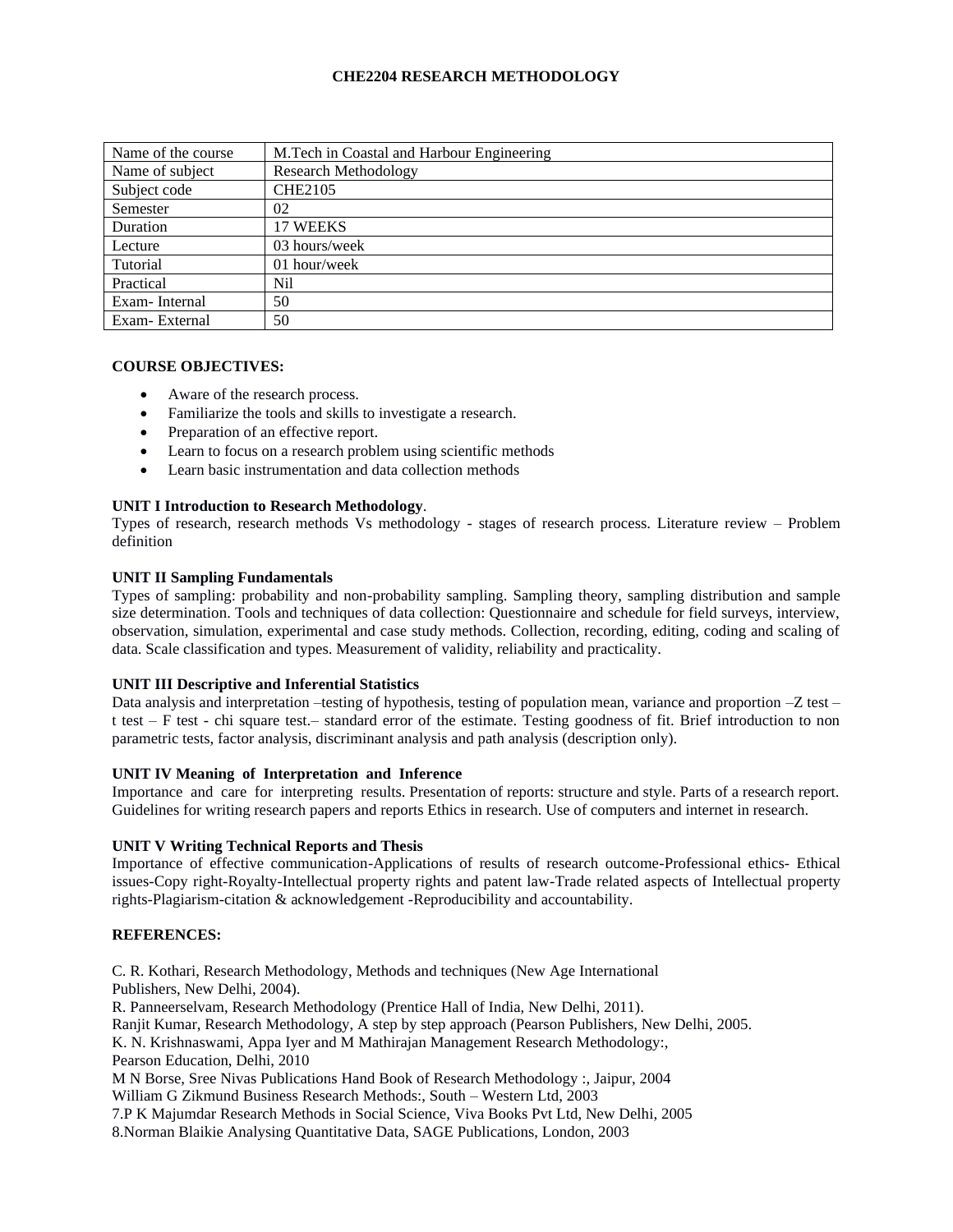# **CHE2205 COASTAL ENGINEERING LAB**

| Name of the course | M.Tech in Coastal and Harbour Engineering |
|--------------------|-------------------------------------------|
| Name of subject    | Coastal Engineering Lab                   |
| Subject code       | <b>CHE2205</b>                            |
| Semester           | 02                                        |
| Duration           | 17 Weeks                                  |
| Lecture            | <b>NIL</b>                                |
| Tutorial           | <b>NIL</b>                                |
| Practical          | 04 hours/week                             |
| Exam-Internal      | 100                                       |
| Exam-External      | --                                        |

**Objective**:To enable students to acquire practical knowledge on coastal theoretical aspects covered during the semester. Develop engineering skills to perform various activities covered in that course.

# **CONTENTS**

Grain size distribution of sand , Specific Gravity of sand, Maximum and minimum density of Sand, Specific Gravity of Marine clay, Liquid limit and plastic limit of Marine clay, Consolidation test, Triaxial shear test, Direct shear test , Hydrometer Analysis, Calibration of Wave Flume, Determination of Wave Characteristics, Experiments on marine structures, Experiments on Breakwaters

Remote Sensing and GIS, Introduction to satellite Images.Georferencing, Digitization, terrain analysis, spatial analysis

Introduction to data management and numerical modeling using MIKE

# **REFERENCES:**

Walt Boyce, "Instrumentation Reference Book" Butterworth Heinemann IIIrd edition, 2003

Srinvasan,D.(1989) Indegenous Instruments for Oceanographic measurements published by NIOT

WilliamJ.Emrey and Richard E. Thomson (2001) "Data Analysis methods in Physical Oceanography" second ed., Elsevier.

Akroyd - "Soil Testing"; Alam Singh - "Soil testing"; Head - "Soil testing Vol I & II"

A. T. Ippen, "Estuary and Coastline Hydrodynamics," McGraw-Hill Book Company, Inc., New York, 1966.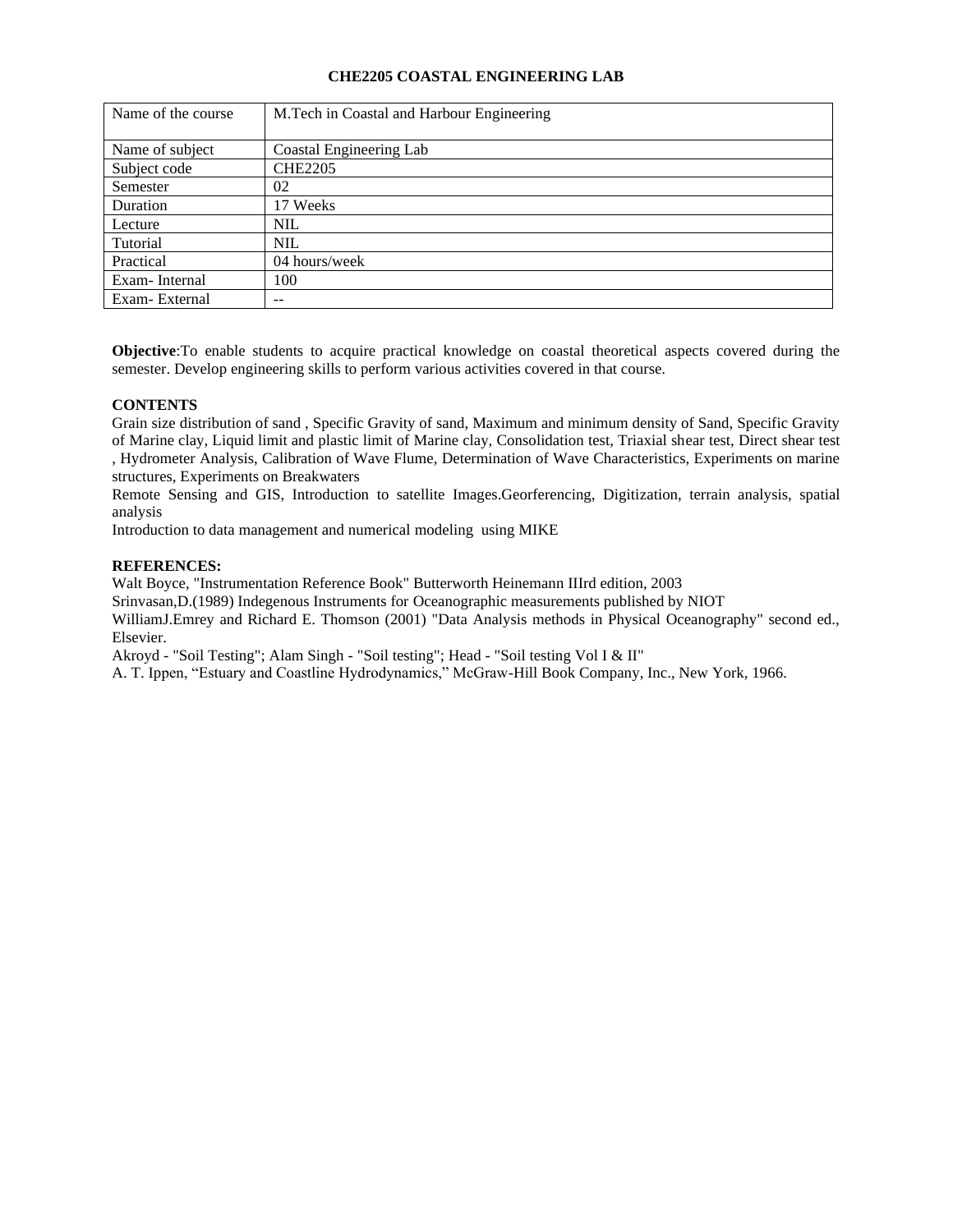## **SEMESTER III**

## **CHE2301 PROJECT PHASE I**

| Name of the course | M.Tech in Coastal and Harbour Engineering |
|--------------------|-------------------------------------------|
|                    |                                           |
| Name of subject    | PROJECT PHASE I                           |
| Subject code       | <b>CHE2301</b>                            |
| Semester           | 03                                        |
| Duration           | 17 weeks                                  |
| Lecture            | Nil                                       |
| Tutorial           | Nil                                       |
| Practical          | 16 hours/week                             |
| Exam-Internal      | 100                                       |
| Exam-External      | ---                                       |

**Objective:** To get students a hands on experience in practical design problems in any of coastal/harbor engineering aspects. The same project can be developed further into a full-fledged final semester M.Tech course project.

| Name of the course | M. Tech in Coastal and Harbour Engineering |
|--------------------|--------------------------------------------|
| Name of subject    | <b>Industrial Training</b>                 |
| Subject code       | <b>CHE2302</b>                             |
| Semester           | During vacation period – summer/winter     |
| Duration           | 2 weeks (10 working days)                  |
| Lecture            | Nil                                        |
| Tutorial           | Nil                                        |
| Practical          | 06 hours/day                               |
| Exam-Internal      | 100                                        |
| Exam-External      | ---                                        |

#### **CHE2302 INDUSTRIAL TRAINING**

**Objective:** To have the students an exposure in port and harbour activities, ship and cargo handling, coastal protection methods, etc.

## **CHE2303 SEMINAR**

| Name of the course | M. Tech in Coastal and Harbour Engineering |
|--------------------|--------------------------------------------|
|                    |                                            |
| Name of subject    | Seminar                                    |
| Subject code       | <b>CHE2303</b>                             |
| Semester           | 03                                         |
| Duration           | 17 weeks                                   |
| Lecture            | Nil                                        |
| Tutorial           | Nil                                        |
| Practical          | 03 hours/week                              |
| Exam-Internal      | 100                                        |
| Exam-External      |                                            |

**Objective:** To have the students an exposure in port and harbour activities, ship and cargo handling, coastal protection methods, etc.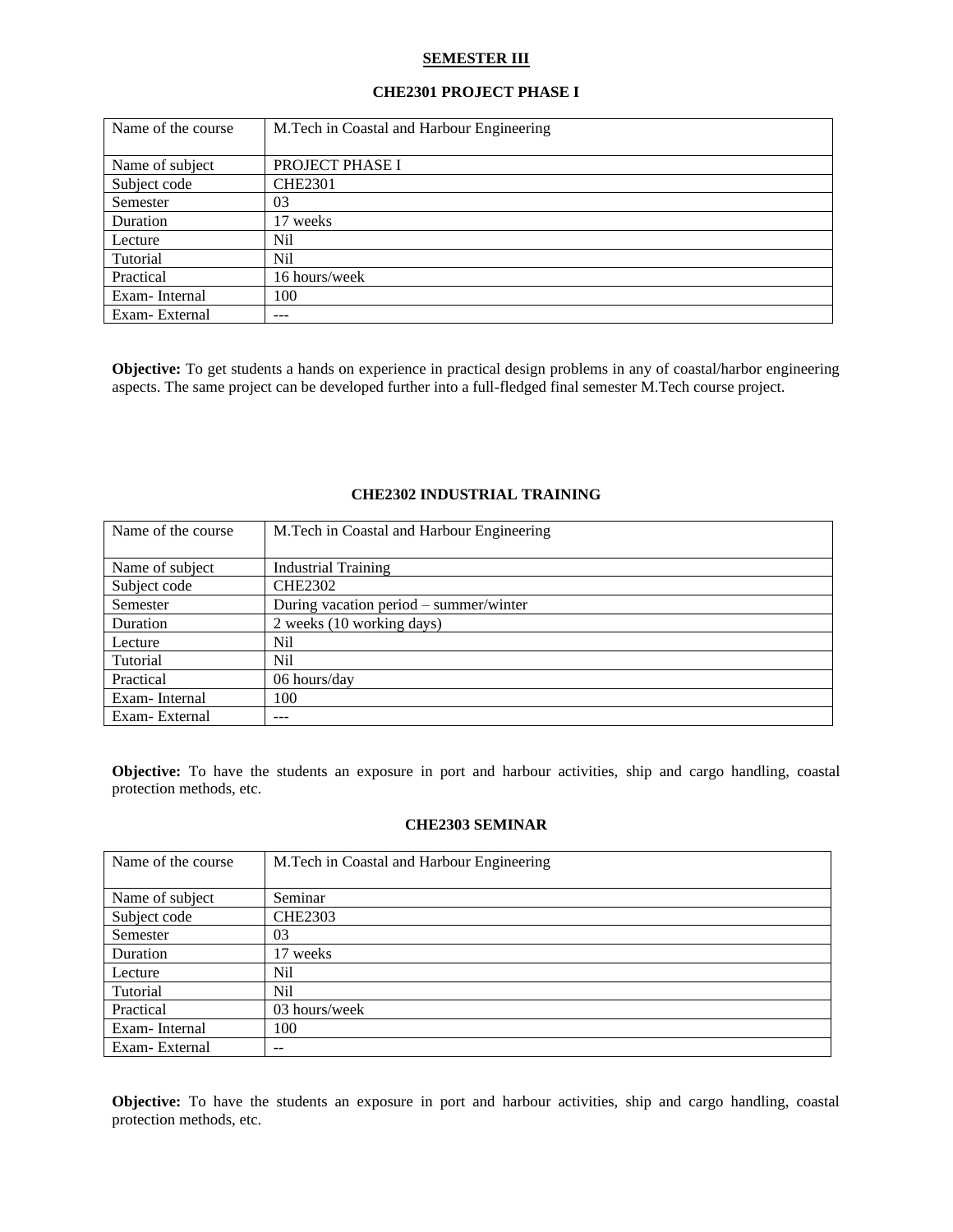## **SEMESTER IV**

# **CHE2401 PROJECT PHASE II**

| Name of the course | M.Tech in Coastal and Harbour Engineering |
|--------------------|-------------------------------------------|
|                    |                                           |
| Name of subject    | PROJECT PHASE II                          |
| Subject code       | <b>CHE2401</b>                            |
| Semester           | 04                                        |
| duration           | 17 weeks                                  |
| Lecture            | Nil                                       |
| Tutorial           | Nil                                       |
| Practical          | 24 hours/week                             |
| Exam-Internal      | 70                                        |
| Exam-External      | 30                                        |

**Objective:** To give the students an opportunity to apply the knowledge which he/she acquired over the past three semesters in the programme to some design and analysis problems in the area of coastal/harbor engineering. These projects can be carried out in related industry and/or R&D organizations, which would help the student in job placement also. The students should always have a guide in the university, in addition to the guide at the place where the project is carried out.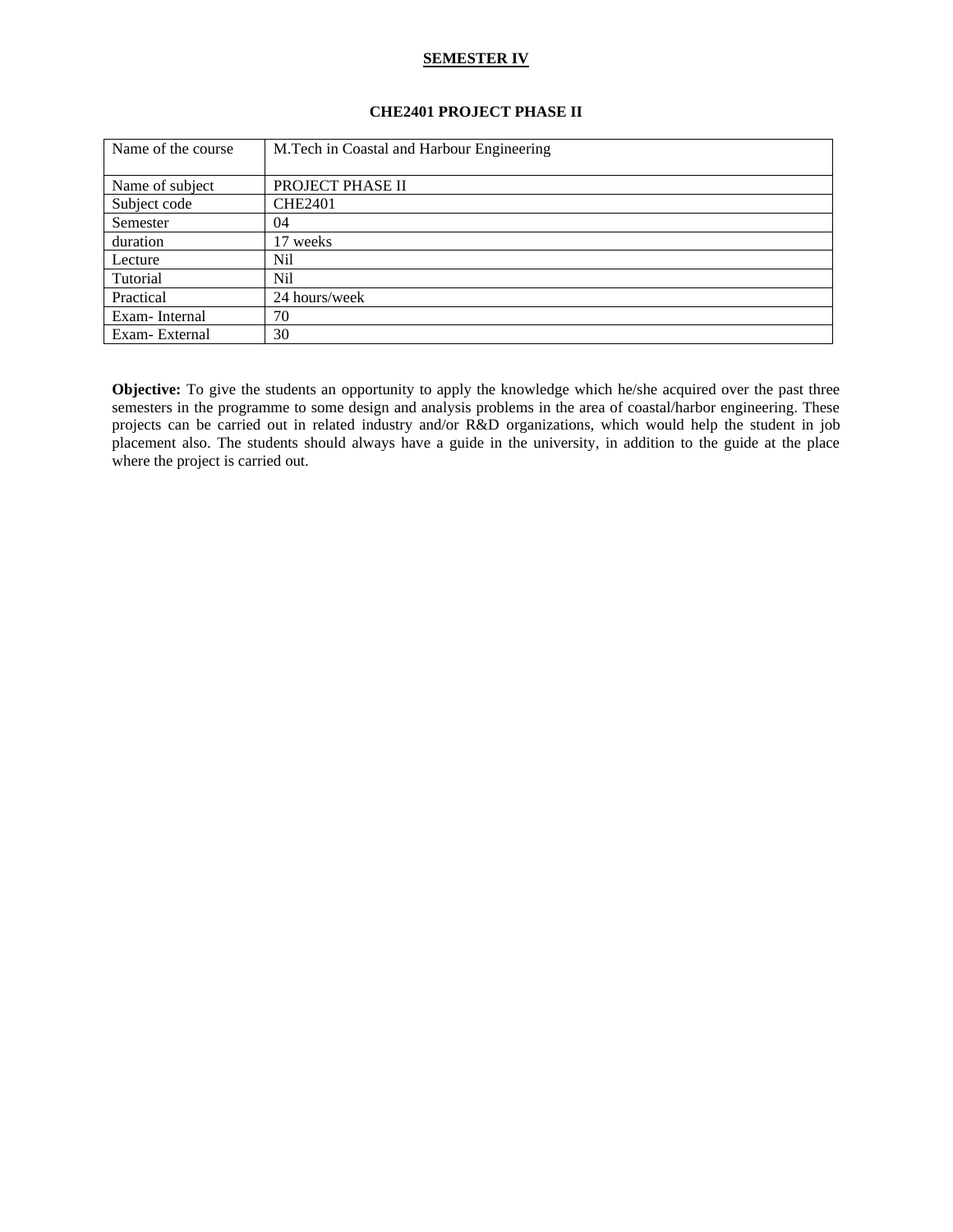## **Electives (Semester II)**

| Name of the course | M. Tech in Coastal and Harbour Engineering |
|--------------------|--------------------------------------------|
| Name of subject    | <b>Coastal Hazards and Management</b>      |
| Subject code       | <b>CHE2208</b>                             |
| Semester           | 02                                         |
| Duration           | 17 WEEKS                                   |
| Lecture            | 03 hours/week                              |
| Tutorial           | 01 hour/week                               |
| Practical          | Nil                                        |
| Exam-Internal      | 50                                         |
| Exam-External      | 50                                         |

### **CHE2208 COASTAL HAZARDS AND MANAGEMENT**

## OBJECTIVE:

• To provide students understanding of the materials and processes associated with the major natural geo-hazards: floods, earthquakes, volcanic activity, landslides, and coastal hazards

• To be able to discuss the ability to predict and manage these hazards based on case studies to demonstrate the intensity and management options for all the natural hazards under consideration.

#### **UNIT 1**

Coastal Hazards; Causes of coastal hazards including geological, meteorological, oceanographic, and humaninduced factors. Modes of occurrence of various coastal hazards like storm surges and erosion, locations and their origins and mitigation measures; Hurricanes, cyclones and typhoons; Most powerful storms on earth - different names; Storm surges and flooding in the Bay of Bengal, Bangladesh and New Orleans.

#### **UNIT II**

Historical records of tsunamis; Tsunamis in a global context, implications for different continents; Natural versus man-made hazards; Cyclones, coastal erosion, tsunami, flood, storm surges, sea level rise and others; Impacts of these on natural and human environment; Susceptibility of the world's coastal populations to tsunamis and solutions; Rip currents - characteristics and mitigation measures; Hydrodynamic characteristics of tsunamis and storm surges; Tsunami early warning systems; Construction of tsunami walls, levees etc. and mitigation effects.

### **UNIT III**

Global sea level rise and responses; Global warming induced sea level rise; Disaster risk management in an age of climate change.Case studies of coastal disasters; Coastal management approaches for sea level related hazards; Causes of coast vulnerability to hazards; Cases in southeast Asia; Coastal hazard, vulnerabilities and resilience; Hazard prevention & control.

#### **UNIT IV**

Marine pollution, coastal salinities, water pollution, water quality; Classes of water pollutants, pollutant trace elements in water, arsenic, cadmium, lead, mercury and other inorganic chemicals in water; Acidity, alkalinity, salinity, sewage and water pollution; Ground water rise, causes of rising ground water; Oil spills and coastal disasters - prevention, control and recovery methods; Case study of disasters such as the BP oil spill in the Gulf of Mexico.

#### **UNIT V**

Cases of hazards in Indian coasts and applicable disaster management techniques; Vulnerability assessment in coastal disaster management - island risk management pertaining to cyclone, sea level rise and trends of coastal disaster management; Coastal early warning system; CommUNITy based disaster management system; Ethical dimensions and competing values; Growth management - tools, plans, principles; Mitigation - definition, approaches, types and examples; Coastal hazards management framework; Hazard mitigation planning.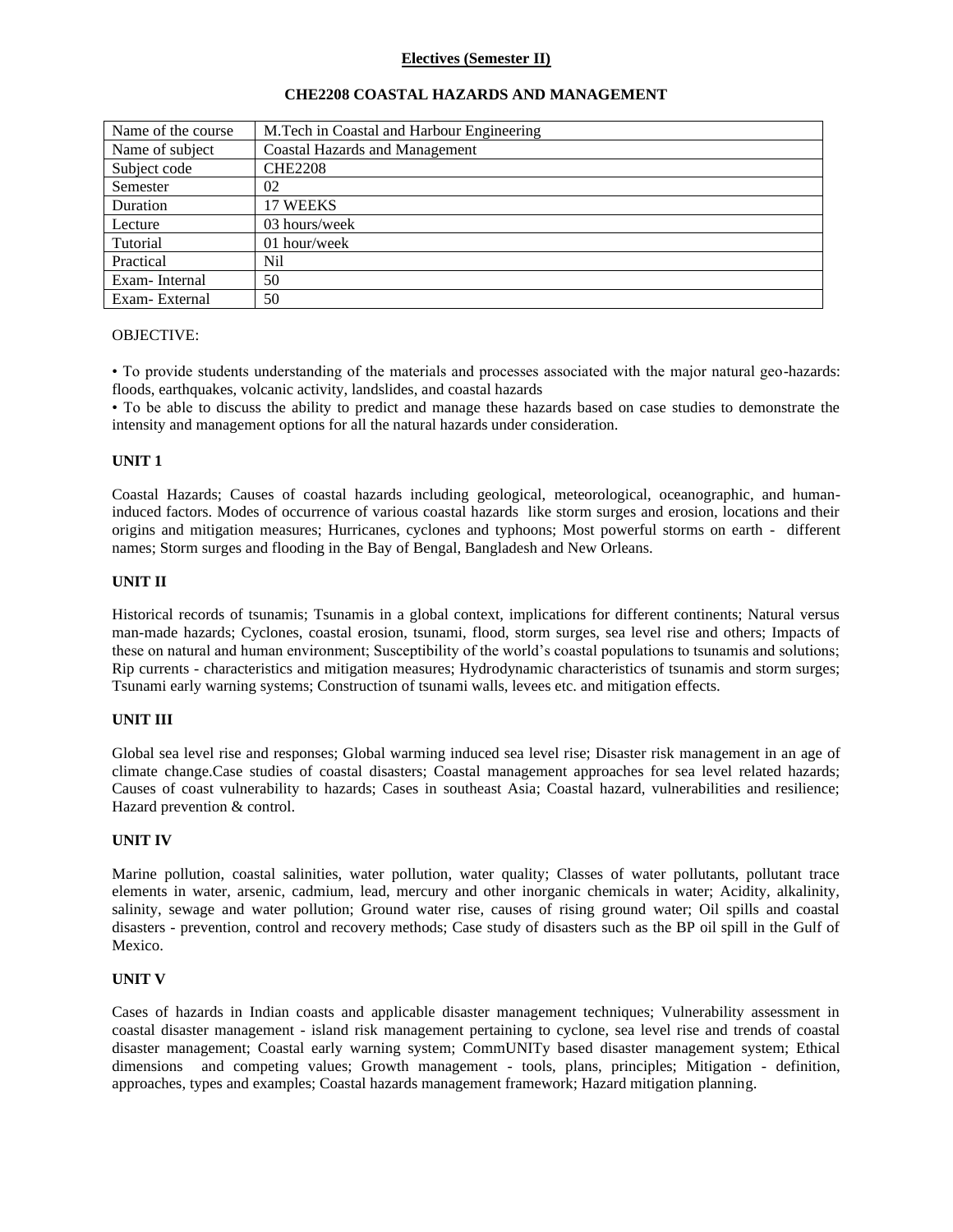### **References:**

Norbert P. Psuty and Douglas D. Ofiara.(2002). Coastal Hazard Management.Rutgers university press.421 p. John Heinz H. (2000). The Hidden coasts of coastal hazards- Implication for Risk Assessment and mitigation. Island Press.209 p

Beatley, T., David, J.B. and Anna, K.S. An Introduction to Coastal Zone Management, Island Press, Washington D.C., 2002.

Bryant, E., Natural Hazards, Cambridge University Press, New York, 2006.

Burby, R.J., ed., Cooperating With Nature: Confronting Natural Hazards With Land-Use Planning for Sustainable CommUNITies, Joseph Henry Press,Washington D.C. 1998.

Godschalk, D.R., et al., , Natural Hazard Mitigation: Recasting DisasterPolicy and Planning, Island Press, Washington D.C,1999.

NC Division of Emergency Management, Hazard Mitigation Section, Risk Assessment and Planning Branch, Keeping Natural Hazards From Becoming Disasters: A Mitigation Planning Guidebook for Local Governments, 2003.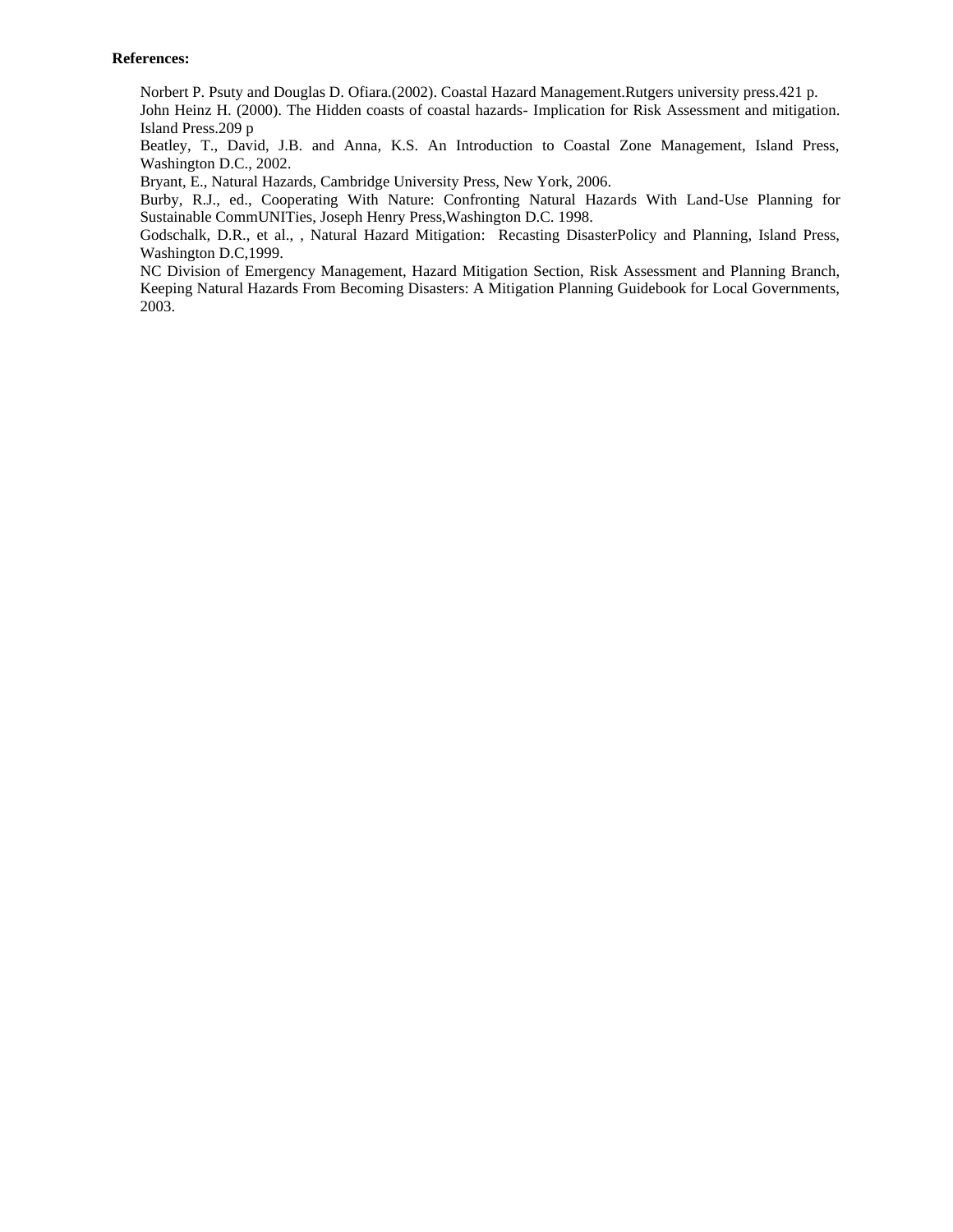# **CHE2209 OCEAN STRUCTURES**

| Name of the course | M. Tech in Coastal and Harbour Engineering |
|--------------------|--------------------------------------------|
| Name of subject    | Ocean Structures                           |
| Subject code       | <b>CHE2209</b>                             |
| Semester           | 02                                         |
| Duration           | 17 weeks                                   |
| Lecture            | 03 hours/week                              |
| Tutorial           | 01 hour/week                               |
| Practical          | Nil                                        |
| Exam-Internal      | 50                                         |
| Exam-External      | 50                                         |

**Objective:**To provide the students the knowledge of ocean resources, regulation and codes &different materials used for marine applications.

# **UNIT-I**

Brief introduction of ocean and its resources and uses– near shore structures. Different types of ocean structures and systems (fixed, floating, semi-submersibles, submersibles, pipelines, etc.,) for exploitation of oil and gas, minerals and energy of planning, design and construction.

# **UNIT-II**

Regulation and codes of practices - The environment and environmental forces - structural analysis - Foundation and seabed anchors - Towing, launching and installation.

## **UNIT-III**

Different materials for marine applications: Metals, concrete and other materials for marine environment - Principles of corrosion, properties and selection of materials, welding of materials and metals for marine use. Non-destructive protection of materials

### **UNIT IV**

Inspection and testing of marine structures- methods and equipments- non-destructive techniques.Repair and rehabilitation of marine structures.structural health monitoring of marine structures.

### **UNIT V**

Introduction to stochastic dynamics of ocean structures- Stationary process- stochasticprocess- Random environmental processes-Response spectrum- Narrow band processreturn period- fatigue prediction-

### **References:**

Ben C.Gerwick, Jr., Construction of Marine and Offshore Structures, CRC Press, New York Reddy, D.V.andArockiasamy, M., Editors, Offshore Structures, Vol.I and II, Krieger Publishing Company, Florida, 1991

PerBruun, Port Engineering, Volume I and II, Gulf Publishing Company, 1989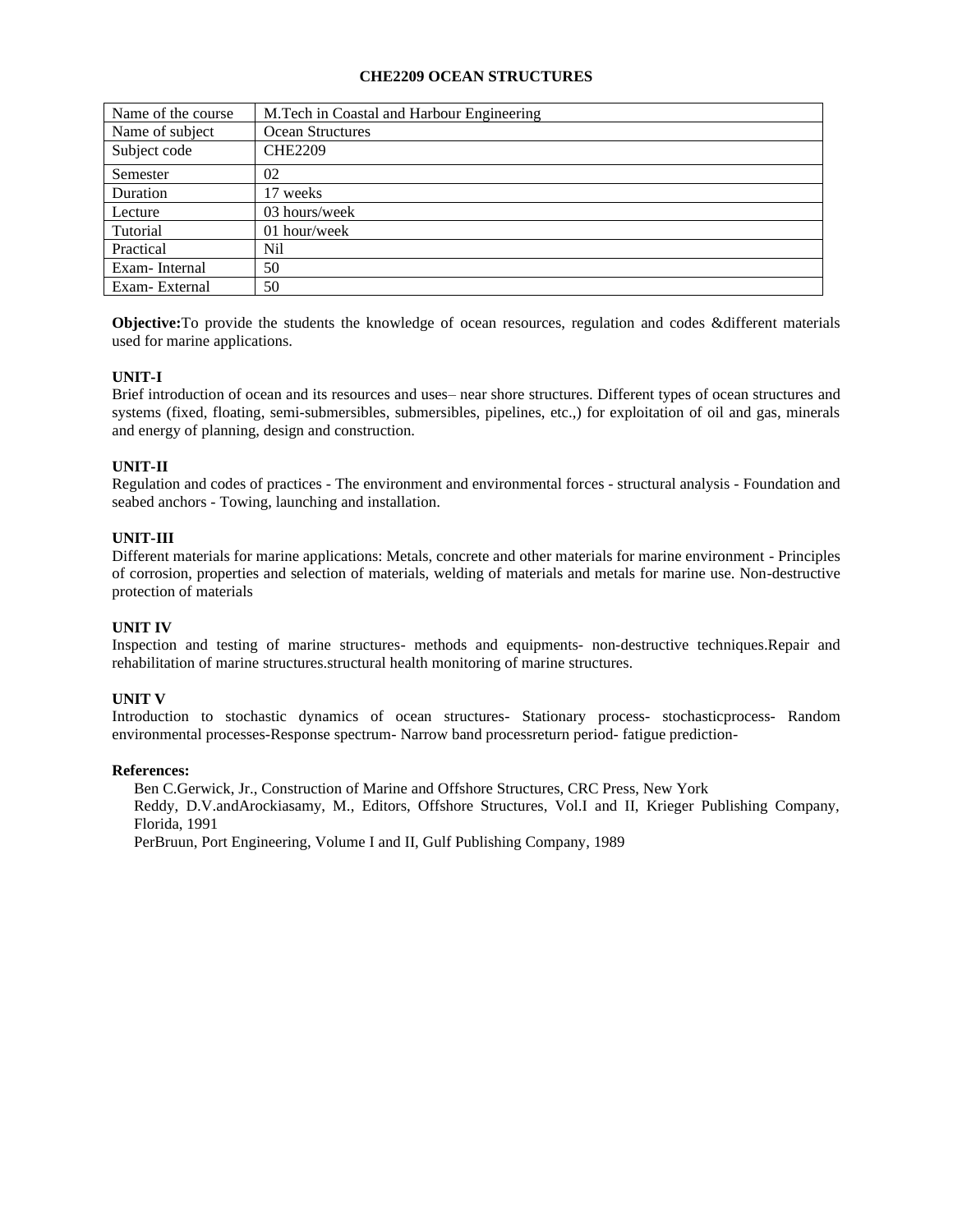### **CHE2210 MARINE ELECTRICAL AND ELECTRONIC ENGINEERING**

| Name of the course | M.Tech in M.Tech in Coastal and Harbour Engineering |
|--------------------|-----------------------------------------------------|
| Name of subject    | Marine Electrical and Electronic Engineering        |
| Subject code       | <b>CHE2210</b>                                      |
| Semester           | 02                                                  |
| Duration           | 17 weeks                                            |
| Lecture            | 03 hours/week                                       |
| Tutorial           | 01 hour/week                                        |
| Practical          | Nil                                                 |
| Exam-Internal      | 50                                                  |
| Exam-External      | 50                                                  |

**Objective:**To provide the students the knowledge of marine electrical & electronic equipments and also the communication systems used in marine field.

## **UNIT-I**

What is Electricity? Electrical Symbols, Electric shock and safe working practices, Voltage, Current, Resistance, Power, Energy, TorqueOhm's Law and its applications, Series and Parallel circuits, Numerical examples, Kirchhoff's Current and Voltage Law & its applications, Numerical Examples. Direct Current, Alternating Current, AC Single phase, three phase and multi phase system, Wye and Delta Connections, Power factor, Reactance & Resonance.DC Systems: Cells and Batteries, Different types of Marine batteries, charging systems for batteries, DC Distribution system on-board a vessel.DC Generation – DC Generators, AC-DC and DC-DC Converters, Alternative methods of DC Generation on-board vessels using Solar Photo-voltaic systems.

## **UNIT-II**

Electromagnetic Induction, Faraday's laws of Electromagnetic induction, Lenz's law, Self inductance and mutual inductance, Fleming's Right & Left hand rules.Transformers- Parts and types of transformers, transformer ratio, Losses and efficiency of a transformerMotors – AC Three phase Induction Motors – types and uses, AC Single phase Induction Motors – types and uses. Selection of motor for different on board applications, Starting methods-DOL, Star-Delta and VFD starter working and connections.AC Generation and Distribution System: Single phase and three phase AC generation system, three phase synchronous generators – parts, working. Automatic voltage regulator (AVR) - requirement and functionSynchronisation of AC Generators- requirements, essential conditions, methods of synchronisation, Auto-synchroniser and Check synchronisation relay Ship's Main, Auxiliary and Emergency power distribution systems, Protection and annunciation systems- relays, circuit breakers, Fuses, MCB, MCCB, ELCB, etc.

### **UNIT III**

Semiconductor materials, P-type and N-type crystals, Diodes & its types, Transistors & its types, FET, JFET, MOSFET, IGBT, Thyristors, ICs, OP-Amp circuits .Rectifiers:Half wave, Full wave and bridge rectifiers, Transistor as Amplifier & Oscillator, Modulators and Demodulators, Electronic Components – Passive and active components – Resistors, Capacitors, Inductors and its applications. Digital Electronics: Binary number system, Logic gates, Half & Full adder circuits, Parity Generator & checker, Multiplexer & De-multiplexer, Flip-Flops, Registers and counters.

# **UNIT IV**

Principle and working of all Electronic Equipments used on board ship and its operationNavigationalequipments: Radar, Global positioning system (GPS) Automatic Identification System (AIS)Communicationequipments : MF, HF & VHF equipments, INMARSAT system.

### **UNIT V**

Fish finding equipments:Echo Sounder/Fish finder, Net sounder,SONAR Emergency Equipments& GMDSS: Emergency Position Indicating Radio Beacon (EPIRB), Search And Rescue Radar Transponder (SART), Global Maritime, Distress & Safety System.

### **References:-**

Electrical Technology Vol. I & II, B.L.Theraja& A.K. Theraja, S.Chand Electronic Communication, Robert L.Shrader, McGraw-Hill Fundamentals of Digital Electronics and Microprocessors, Anokh Singh &A.K.Chhabra, S.Chand Marine Electronic equipments, C.D Joshy, CIFNET Marine Electrical Technology, Elstan.A.Fernandez, Shroff Publishers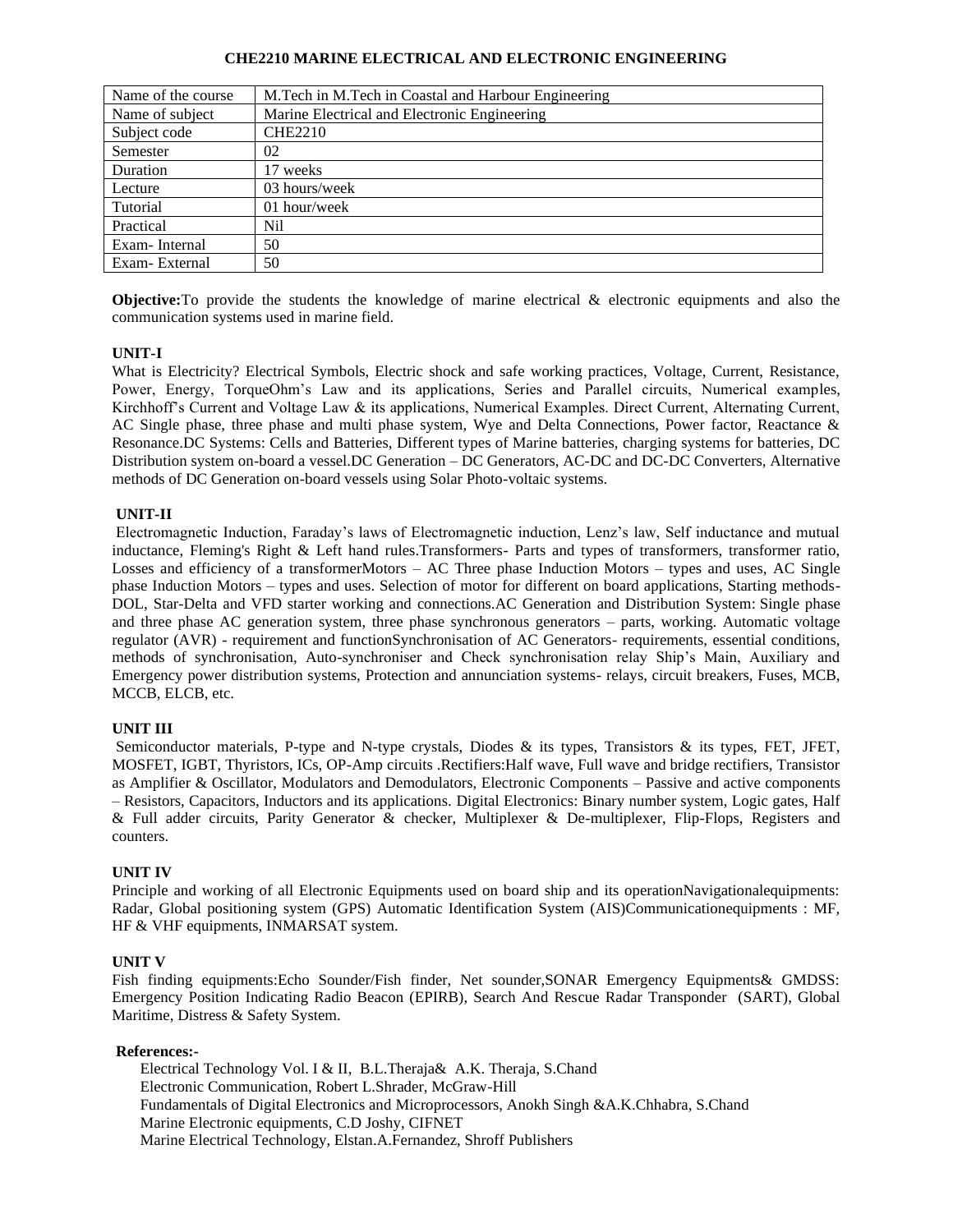#### **CHE2211 MARINE CORROSION AND PREVENTION**

| Name of the course | M.Tech in Coastal and Harbour Engineering |
|--------------------|-------------------------------------------|
| Name of subject    | Marine Corrosion and Prevention           |
| Subject code       | <b>CHE2211</b>                            |
| Semester           | 02                                        |
| Duration           | 17 weeks                                  |
| Lecture            | 03 hours/week                             |
| Tutorial           | 01 hour/week                              |
| Practical          | Nil                                       |
| Exam-Internal      | 50                                        |
| Exam-External      | 50                                        |

**Objective:** On completion of the course the students are expected to have the knowledge on the Causes of corrosion.• Method of prevention during operation and during construction• Anti-corrosive paints• Corrosion in boilers and IC engines

## **UNIT I INTRODUCTION**

Cathodic Protection – Sacrificial anodes protection – Impressed current system protection – Bimetallic corrosion – Design faults causing corrosion – corrosion of metals in sea water, metallic corrosion.

## **UNIT II HULL PLATE PREPARATION**

Plate preparation during building and repair periods -Atmospheric corrosion Mill scale – flame cleaning – Acid Pickling – Blast cleaning – causes of paint failure – shipboard preparations for painting – power wire brushing – power discing – air hammer – high pressure water blasting – sand blasting shot blasting.

## **UNIT III MODERN PAINT TYPES**

Basic composition of paint Albyd – bitumen or pitch – chlorinated rubber – coal tar epoxy – Epoxy – oleo resinous – phenolic – polyurethane – primers – vinyl – self polishing copolymers – shipboard paint systems – underwater AF paints – boot top anti corrosive paints – super structure paints.

### **UNIT IV CORROSION IN BOILER**

Atoms & Ions, Ph value electrochemical corrosion, Direct chemical attack – Electro chemical attack – reason – remedial measures. Effect of salts & Grease in feed water.Effect of corrosion while boiler not in service – preservation to avoid corrosion. CORROSION IN MARINE DIESEL ENGINES: Corrosive wear of cylinder liners – Reasons and remedies – corrosion of Main Engine Jacket cooling spaces – Reasons and remedies – corrosion in bearings.

# **UNIT V CORROSION AND ITS PREVENTION**

Mechanism of corrosion – Chemical corrosion – Electro chemical corrosion – Anomic &cathodic protection – forms of metallic coatings – anodizing – phosphating.

### **REFERENCES**

Lavery, H.I.,"Shipboard operations" Institute of Marine Engineers Publication

Schweitzer, " Fundamentals of Corrosion",1st Ed. Taylor& Francis, Indian Reprint 2012 (Yesdee Publishing Pvt. Ltd.)

M.E.P., "Corrosion For Marine & Offshore Engineers ", Marine Engineering Practice, Vol.02,Part 11, IMarEST, London

Francis Laurence LaQue , " Marine corrosion: causes and prevention", 1st Ed., Wiley, 1975

Claire Hellio, Diego M. Yebra, PinturasHempel S.A., "Advances in Marine Antifouling Coatings and Technologies", Woodhead Publishing, 2009 REFERENCES: 1. Pierre R. Roberge, "Corrosion Engineering Principles and Practice", 1st Ed.,McGraw-Hill, 2008 2. Zaki Ahmad, "Principles of Corrosion Engineering and Corrosion Control",1st Ed. Elsevier.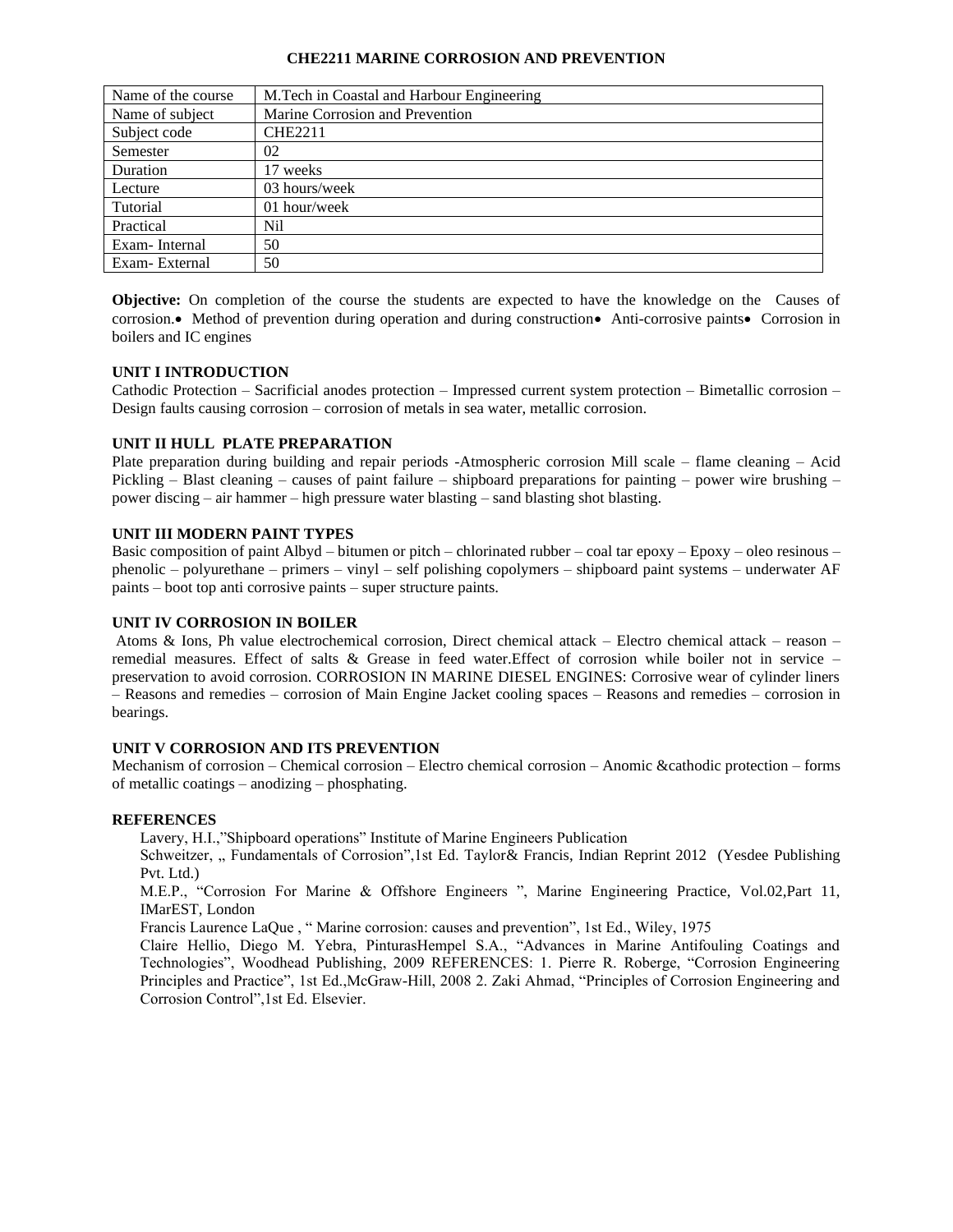## **CHE2212 MARITIME LAWS AND REGULATIONS**

| Name of the course | M. Tech in Coastal and Harbour Engineering |
|--------------------|--------------------------------------------|
| Name of subject    | Maritime Laws and Regulations              |
| Subject code       | <b>CHE2212</b>                             |
| Semester           | 02                                         |
| Duration           | 17 weeks                                   |
| Lecture            | 03 hours/week                              |
| Tutorial           | 01 hour/week                               |
| Practical          | Nil                                        |
| Exam-Internal      | 50                                         |
| Exam-External      | 50                                         |

**Objective:**To give an insight to the students into various rules, regulations and guidelines related to ocean and coastal activities, statutory bodies, law application jurisdiction, types of pollution, laws and penalties.

## **UNIT I STATUTORY BODIES AND CONVENTIONS**

International Maritime Organization (IMO) – Organization and its Role. UNCLOS III, High Seas – its meaning, Freedom of the High Seas meaning, fishing on the High Seas. Piracy – its object and where it can be committed, Right of hot pursuit. International Humanitarian Law and the Geneva Conventions of 1949, the First Geneva Convention (for wounded and sick), the Second Geneva Convention (Maritime Convention), the Third Geneva Convention (Treatment of POWs), the Fourth Geneva Convention (Civilians), and the Geneva Convention Act, 1960 (CGO 12/89).

## **UNIT II MARITIME ZONES AND REGULATIONS**

The Maritime Zones. The Maritime Zones of India (Regulations of Fishing by Foreign Vessels) Act, 1981 and Rules framed there under (MZI Rules, 1982) The Territorial Waters, Continental Shelf, Exclusive Economic Zone and Other Maritime Zones Act, 1976.

### **UNIT III COAST GUARD CONTROLS ON COASTAL ACTIVITIES**

Coast Guard Law – Procedures relating to Summary Trial, Board of Inquiry, Recording of Evidence, and Abstract of Evidence, hearing of charge and disposal. Fisheries Regulations and Fishing rights, fishing gear Materials – classification of fishing gears, trawl net-classification of trawl gear, Bull trawl. Protected marine species.

## **UNIT IV MARINE POLLUTION PREVENTION ACTS**

The Environment (Protection) Act, 1986 – Definitions, General Powers of the Central Government, Prevention, Control and Abatement of Environmental Pollution, and Miscellaneous provisions. Maritime Conventions relating to maritime environment and prevention and control of marine pollution ratified by India. Offshore oil rigs and management of oil exploration. SPMs and oil/gas submarine pipeline.

### **UNIT V PENALTIES AND PROCEDURES**

The Water (Prevention and Control of Pollution) Act, 1974 – Definitions, Prevention and Control of Water Pollution (Chapter V), Penalties and Procedure (Chapter VII).The Merchant Shipping Act, 1958 – General Administration (Part III), Certificates of Officers (Part VI), Collisions, Accidents at sea and liability (Part X and XA). Prevention and containment of pollution of the sea by oil (Part XIA), Wreck and Salvage (Part XIII).

### **REFERENCES:**

D.W.Nixon, Marine and Coastal Law: Cases and Materials.,Praeger Publishers, 1994 Brown, J.R. Admirality Judges: Flotsam on the Sea of Maritime Law Wilson,D. and Sherwood, D., Oceans Governance and Maritime Strategy., Allen &Unwin, 2000 Juda.L, International Law and Ocean Use management.,Routledge 1996 Paleri., Integrated Maritime Security, Vij books India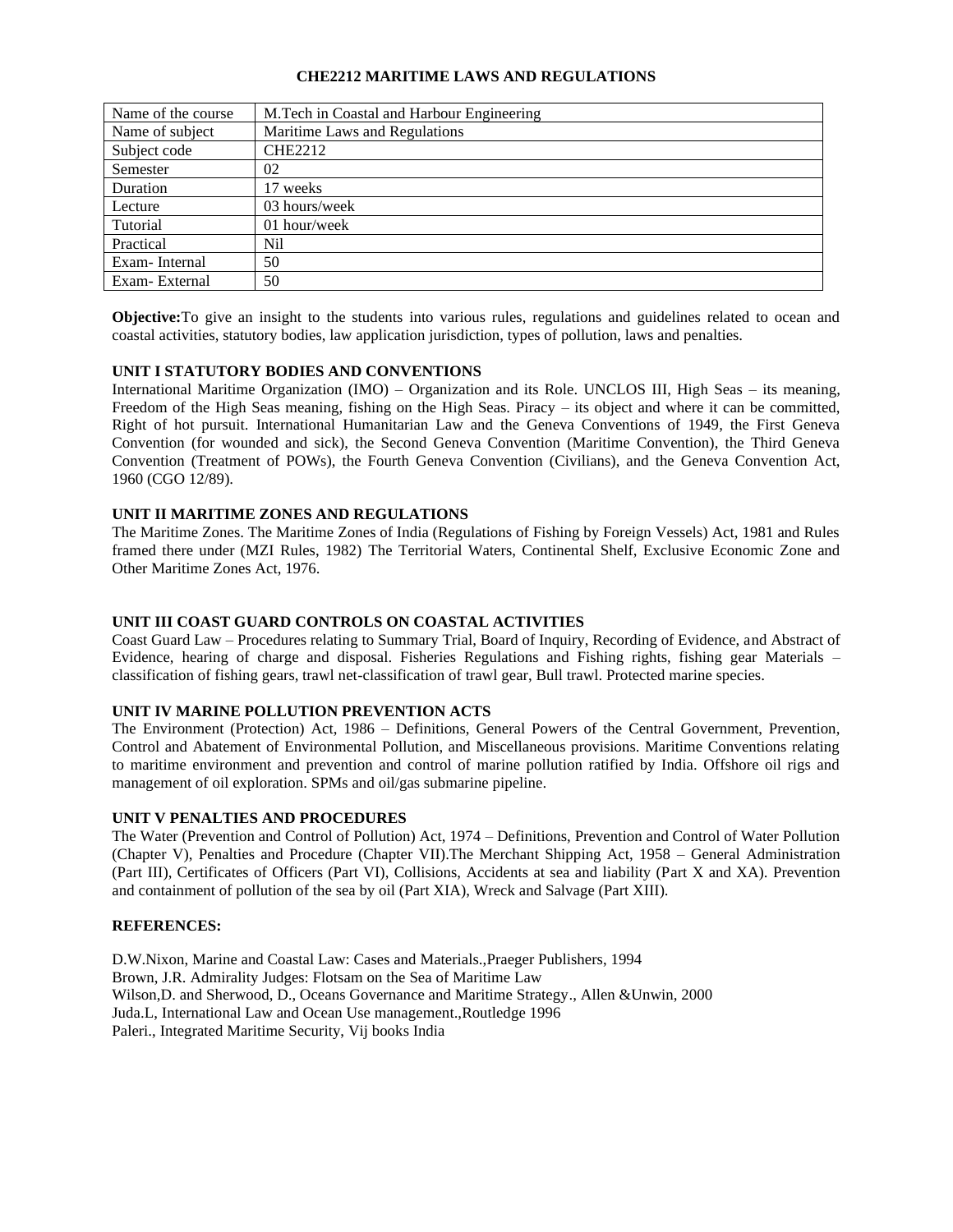# **CHE2213 HEALH, SAFTEY AND ENVIRONMENT MANAGEMENT**

| Name of the course | M.Tech in Coastal and Harbour Engineering |
|--------------------|-------------------------------------------|
| Name of subject    | Healh, Saftey and Environment Management  |
| Subject code       | <b>CHE2213</b>                            |
| Semester           | 02                                        |
| duration           | 17 weeks                                  |
| Lecture            | 03 hours/week                             |
| Tutorial           | 01 hour/week                              |
| Practical          | Nil                                       |
| Exam-Internal      | 50                                        |
| Exam-External      | 50                                        |

**Objective:**To educate students about how to reduce workplace hazards and to encourage the standard of safety health and environment, so as to aim 0% accident and 100% safety

## **UNIT I INTRODUCTION TO SAFETY ASPECTS**

Introduction to safety, health and environmental management – Basic terms and their definitions – Importance of safety – safety assurance and assessment – safety in design and operation – organizing for safety; Hazard classification and assessment – hazard evaluation and hazard control

# **UNIT II ENVIRONMENTAL ISSUES IN SAFETY**

Environmental issues and Management – atmospheric pollution – flaring and fugitive release – water pollution – drilling waste, produced water, oil spills, cooling water, processed water – soil waste – rock cutting, oil sludge, drilling soil waste, production waste – Environmental monitoring – environmental impact and decommissioning – environmental management

## **UNIT III SAFETY MODELLING AND DESIGN**

Accidents modeling – release modeling – fire and explosion modeling – toxic release and dispersion modeling – accident investigation and reporting – concepts of HAZOP and PHA

Safety measures in design and process operations – inerting, explosion, fire prevention, sprinkler systems

### **UNIT IV RISK ASSESSMENT AND MANAGEMENT**

Risk assessment and management – Risk picture – definition and characteristics – risk acceptance criteria – quantified risk assessment – hazard assessment – fatality risk assessment – Marine systems risk modeling – risk management principles and methods and concepts optimization for offshore petroleum industry

### **UNIT V CASE STUDIES**

Analysis of causes of accidents, safety measures and risk assessment based on case studies from offshore and petroleum industry.

### **REFERENCES**

Skelton, B. (1997). *Process safety analysis,* Gulf Publishing Company, Houston, 210pp.

Jan Erik Vinnem (2007). *Offshore Risk Assessment: Principles, Modeling and Applications of QRA studies.*Springer, 577pp.

TerjeAven and Jan Erik Vinnem.(2007). *Risk Management with applications from Offshore Petroleum Industry*.Springer, 200pp.

Jorg Schneider. (1997). *Introduction to Safety and Reliability of Structures.* Structural Engineering Documents Vol. 5, International Association for Bridge and Structural Engineering (IABSE), 138pp.

Lees, F.P. (1996). *Loss Prevention in Process Industries: Hazard identification, Assessment and Control,* Vol. 1-3, Butterwort-Heinemann, Oxford, 1245pp.

Patin, Stanislav.(1999). *Environmental Impact of the Offshore Oil and Gas Industry.* Eco Monitor Publishing, USA, 425pp.

William J. Cairns (Ed), 1992. *North Sea Oil and the Environment: Development Oil and Gas Resources, Environmental Impacts and Responses*, International Council of Oil and the Environment.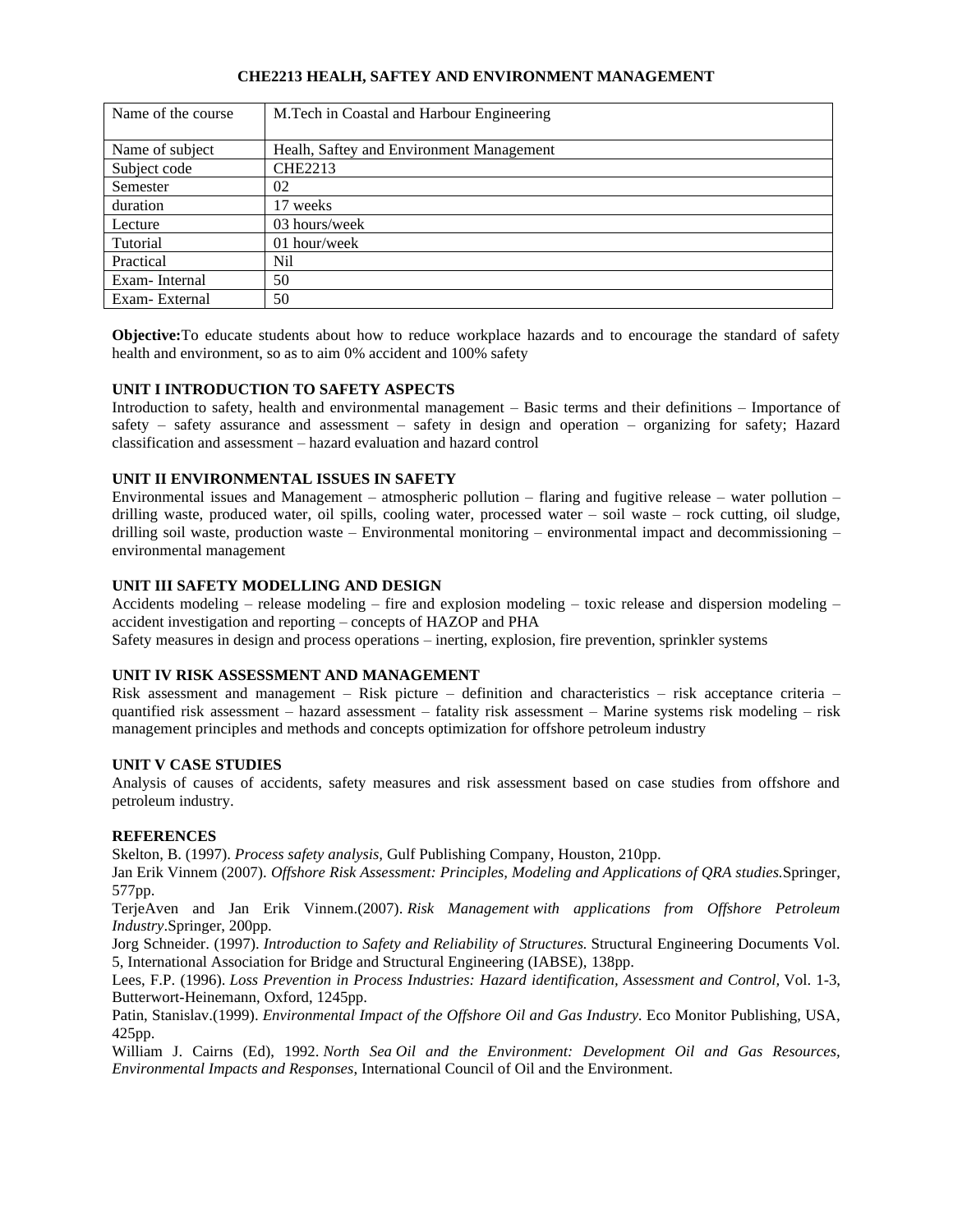### **CHE2214 COASTAL SURVEILLANCE AND RESCUE OPERATIONS**

| Name of the course | M.Tech in Coastal and Harbour Engineering         |
|--------------------|---------------------------------------------------|
| Name of subject    | <b>Coastal Surveillance and Rescue Operations</b> |
| Subject code       | <b>OSE2214</b>                                    |
| Semester           | 02                                                |
| Duration           | 17 weeks                                          |
| Lecture            | 03 hours/week                                     |
| Tutorial           | 01 hour/week                                      |
| Practical          | Nil                                               |
| Exam-Internal      | 50                                                |
| Exam-External      | 50                                                |

**Objective:** To make students aware of different surveillance, patrol, search and rescue operations carried out in coastal and ocean regions.

## **UNIT I**

Terminology & Definition. Scouting, Search and Patrol, Method of Search and Patrol, Tracking and Reconnaissance, Terms used in Scouting: Track spacing, Sweep width, Coverage factor. Factors affecting and Planning of Scouting Mission.Aim, Initiation of Scouting operations, Consideration in search design, Security of search, Economy in use of scouts, Accuracy of Navigation, Effectiveness of search.Area of Search.Entry probable area, Calculation of drift factor.

## **UNIT II**

Search and Patrol Types of Search: Rectangular search, expanding square search, intercepting search. Types of patrol: Fixed station patrol, Linear patrol, Cross over patrol. Principles of boarding operations, Conduct of antismuggling/poaching operations. Gradual use of force.

## **UNIT III**

Marine environment – Pollution response and pollution control. Concept for marine environment; Pollution response action; Coast Guard role; Legislation – NOS-DCP; National & International legislation including merchant shipping Act 1958; Environment protection Act; Indian port Act; Fund convention; MARPOL 73/78 annex-I; IOPC fund; Filing of claims. Coast Guard Pollution equipment – Pollution Response equipment with Coast Guard; Usage and operation

### **UNIT IV**

Search & Rescue – Objectives and benefits of SAR; Component of SAR.SAR Organization – Various international conventions; Role of Coast Guard for SAR; National SAR organization; National SAR plan; National SAR Communication system. SAR Operation

### **UNIT V**

Various maritime and aeronautical Distress; False alerts and their prevention; Sea-Air coordinated search Techniques; Planning and operations; Rescue planning and Operations; Rescue planning and operations; Mission orders.

### **REFERENCES**

Ince, A.N., Topuz,E. Panayirci, E. and Isik,C. Principles of Integrated Maritime Surveillance Sustems. Springer 1998.

Survival at sea, pub: Australian maritime safety authority, March 1997 "Surveillance, Search and Rescue ", Conf. Proc. RINA, UK, 2003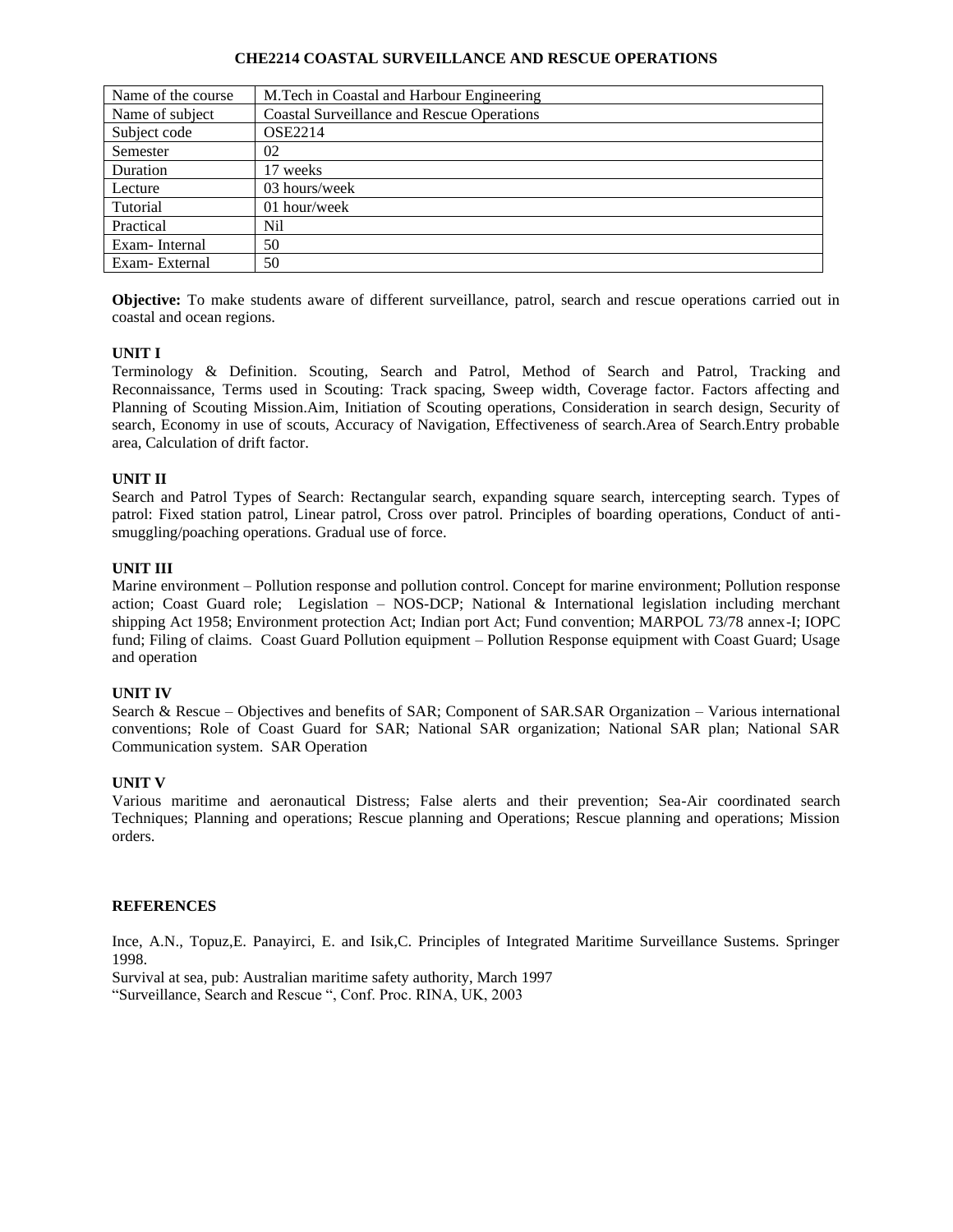## **Electives Semester III**

| Name of the course | M. Tech in Coastal and Harbour Engineering |
|--------------------|--------------------------------------------|
| Name of subject    | Marine Survey and Monitoring               |
| Subject code       | <b>CHE2304</b>                             |
| Semester           | 03                                         |
| Duration           | 17 weeks                                   |
| Lecture            | 03 hours/week                              |
| Tutorial           | 01 hour/week                               |
| Practical          | Nil                                        |
| Exam-Internal      | 50                                         |
| Exam-External      | 50                                         |

#### **CHE2304 MARINE SURVEYS AND MONITORING**

Objective:To introduce the students to different aspects involved in a coastal survey and measurement systems, survey locations, survey parameters and standards, data acquisition, storage and processing.

### **UNIT I**

Brief history – Importance – Fields of application of coastal surveying– Fundamental concepts – Survey Planning, Data collection, Data Processing, Data Analysis, Data Quality control, Data Products – Presentation

#### **UNIT II**

The Earth – The Ellipsoid – The Local Sphere – The Geoid Datum – Types of Datum – Horizontal Datum – Vertical Datum – Datum Transformation – Coordinate Systems – Principles of Cartography – Projections – Genemonic – Conic – Cylindrical and Universal Transverse Mercator projection – Positioning Methods – Horizontal Control Methods – Vertical Control Methods – Instruments used – Topographic surveying applied to hydrography – Coastline delineation and – Coastal and Harbor Surveys

#### **UNIT III**

Fundamentals of acoustic wave propagation in ocean waters – Sound velocity computation – Attenuation – Refraction and reflection – Frequency – Band width – Pulse length – Acoustic Instrument operation – Data recording and processing – Sidescan – Practical use of Sidescan – Plotting and measurements from Sonar records – Multibeam Echosounders – Feature detection and Sea floor classification

### **UNIT IV**

Principles of Tides and Water Levels – Astronomical Tide Producing Forces – Tidal Characteristics – Non-tidal water level variations – Tide and water level Datum – Harmonic Analysis and Tide Prediction – Principles of Tidal Currents – Measurements and Prediction of Currents

### **UNIT V**

Methods for the assessment of coastal and marine pollution – Biological productivity and pollution monitoring – Water quality parameters: physical/ chemical/ biological properties, sampling techniques and problems – Nutrients, sewage and anoxia – Impacts of heavy metals – Pathways of radioactivity – Data storage and processing – Water quality standards

#### **REFERENCES:**

Ask, T., Handbook of Marine Surveying, Sheridan House, 2007. Ghilani, C.D. and Wolf, P.R., Elementary Surveying: An Introduction to Geomatics, Prentice Hall, 2008. Kennish, M.J., Practical Handbook of Marine Science, CRC Press, 2001. Brekhovskikh, L.M. and Lysanov, Y.P., Fundamentals of Ocean Acoustics, Springer, 2003. Dean, R.G. and Dalrymple, R.A., Coastal Processes with Engineering Applications. Cambridge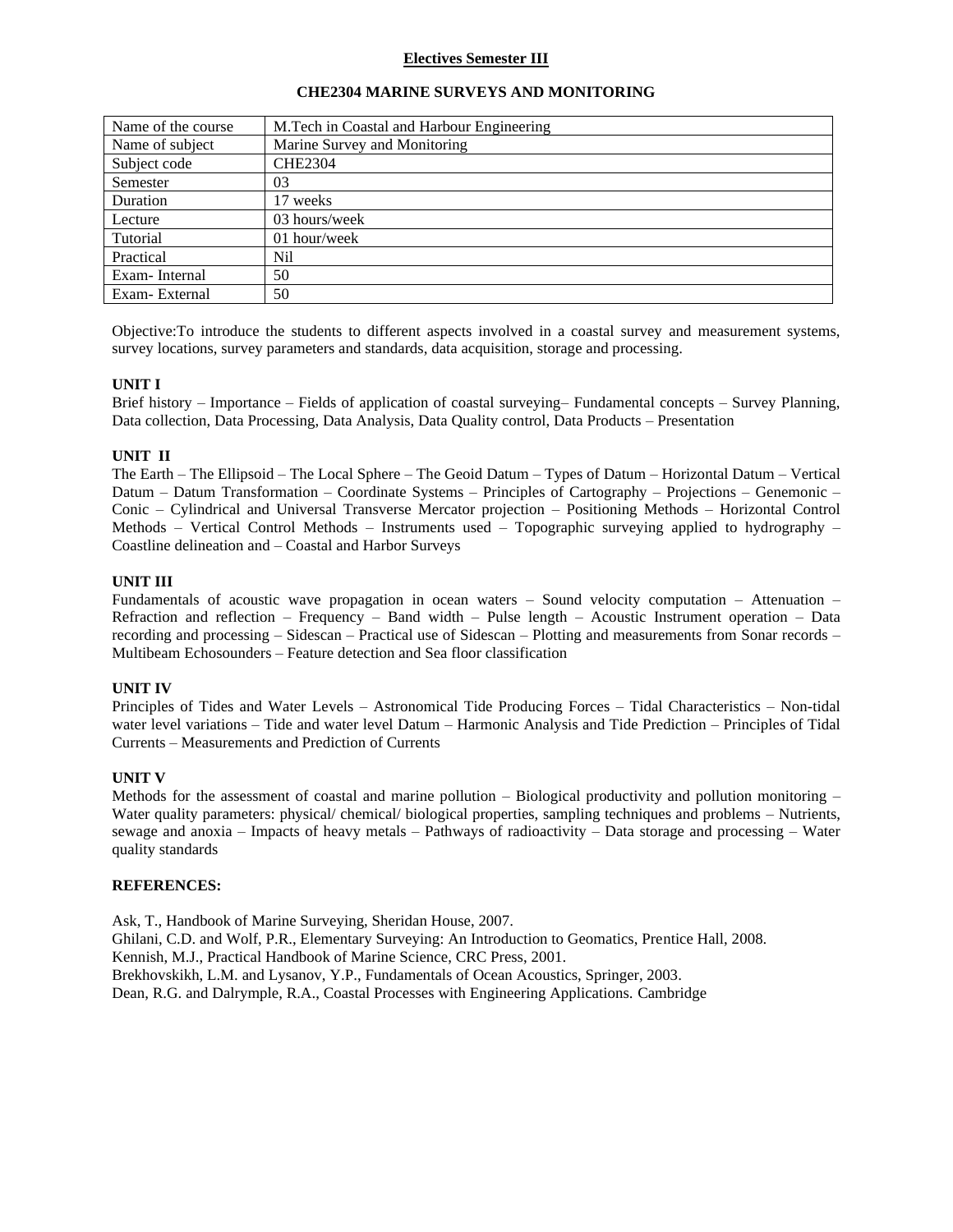### **CHE2305 INTEGRATED COASTAL ZONE MANAGEMENT**

| Name of the course | M.Tech in Coastal and Harbour Engineering |
|--------------------|-------------------------------------------|
|                    |                                           |
| Name of subject    | <b>Integrated Coastal Zone Management</b> |
| Subject code       | <b>CHE2305</b>                            |
| Semester           | 03                                        |
| Duration           | 17 weeks                                  |
| Lecture            | 03 hours/week                             |
| Tutorial           | 01 hour/week                              |
| Practical          | Nil                                       |
| Exam-Internal      | 50                                        |
| Exam-External      | 50                                        |

**Objective:**To understand the features and components of the natural, engineering and human aspects of the coast, the functions of components and relationship between them; To integrate the interpretation and analysis of the identified coastal issues to determine appropriate approaches to manage the humans and the coastal environment; To familiarize with the rules and regulations associated with coastal operations.

## **UNIT 1**

Introduction to Coastal Zone – The need for ICM – Fundamental concepts – Interactions between coastal and ocean uses and conflicts – Definitions used in ICM – Glossary of terms in ICM.

## **UNIT II**

Introduction – Pathway through the framework – Tools and techniques for ICM – ICM Processes – Stakeholder analysis – Environmental assessment – Problem tree analysis – Conflict resolution – Risk evaluation – Cost Benefit Analysis – Traditional management

## **UNIT III**

Case studies (including field work) – Resource survey – Transect walks – learning through observation – Observing in practice – Participatory observation – Focus group discussions – Group ordering – Interpreting observations

### **UNIT IV**

Social science insights – Natural science insights – Horizontal integration – Vertical integration – Problem and objective analysis – Monitoring and evaluating management

### **UNIT V**

Law of the Sea [UNCLOS] – Ocean Governance – Coastal regulation zones including small islands – Environmental policies – Spatial planning – Administrative and legal situations,

### **REFERENCES:**

Cicin-Sain, B and Knecht, R.W., Integrated Coastal and Ocean Management: Concepts and Practices. Washington, DC, Island Press, 1998.

Clark, J.R. Coastal Zone Management Handbook, CRC Press Environmental Studies 1995.

Holder, S., Bearley, T., Brower, D.J. and. Schwab, A.K., An Introduction to Coastal Zone Management, 2nd edition.Island Press, Washington, DC, 2002.

Le Tissier, M.D.A., Ireland, M., Hills, J.M., McGregor, J.A., Ramesh, R. and Hazra, S. (eds).A Trainers' Manual for Integrated Coastal Management Capacity Development. Integrated Coastal Zone Management andTraining (ICZOMAT) Project.The University of Newcastle upon Tyne, Newcastle upon Tyne, U.K. 2003.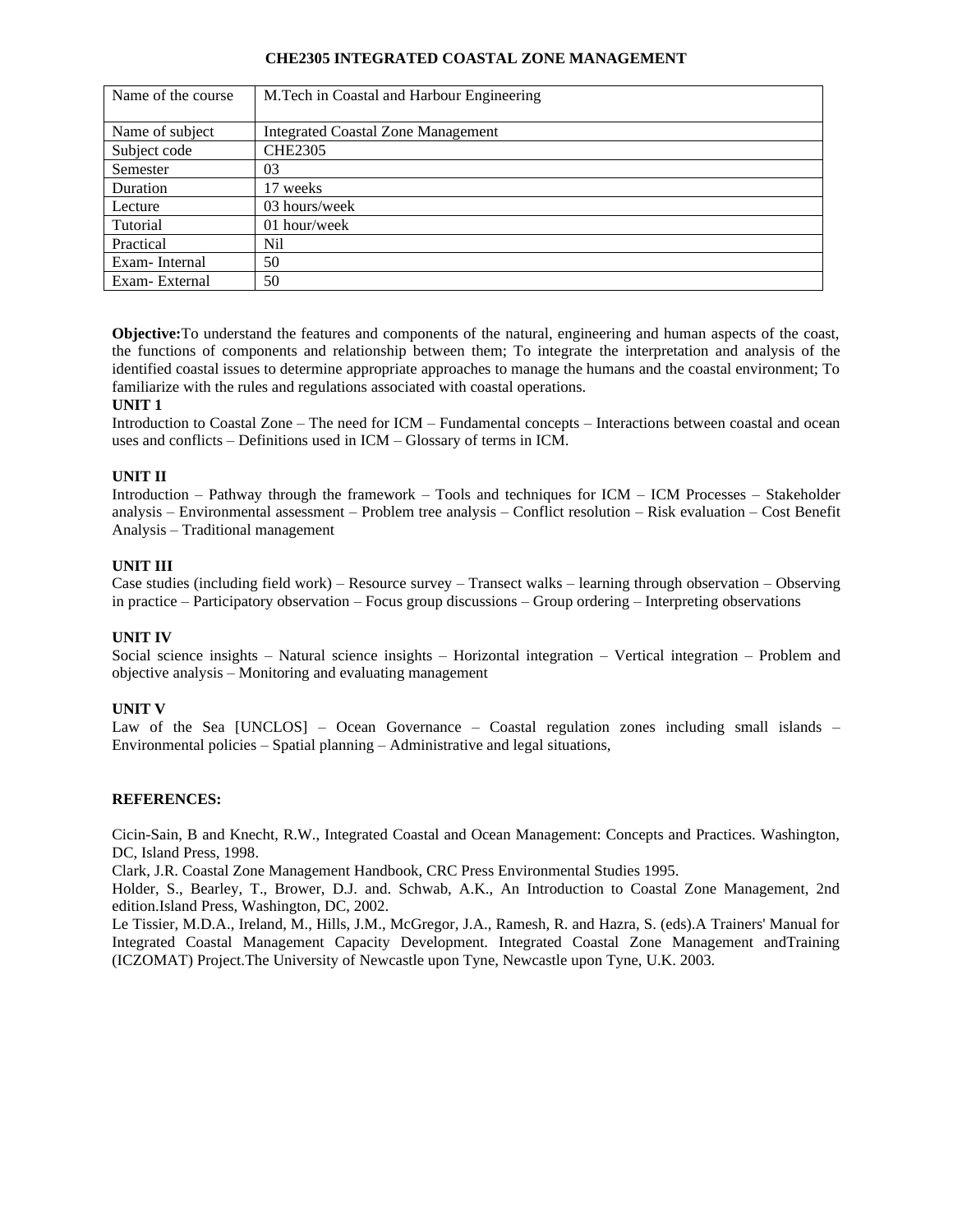## **CHE2306 MARINE POLLUTION PREVENTION & CONTROL**

| Name of the course | M.Tech Coastal and Harbour Engineering  |
|--------------------|-----------------------------------------|
|                    |                                         |
| Name of subject    | Marine Pollution prevention and control |
| Subject code       | <b>CHE2306</b>                          |
| Semester           | 03                                      |
| duration           | 17 weeks                                |
| Lecture            | 3 hours/week                            |
| Tutorial           | 1 hour/week                             |
| Practical          | Nil                                     |
| Exam-Internal      | 50                                      |
| End<br>Exam-       | 50                                      |
| semester(External) |                                         |

# **Objective:**

On completion of the course the students are expected to have the knowledge on the Causes of corrosion. Method of prevention during operation and during construction.Anti-corrosive paints, Corrosion in BOILERS and IC ENGINES.

# **UNIT I**

Marine Pollution: Definition by GESAMP, major sources of pollution, dynamics, transport paths and agents. Sewage and Toxicology: Lethal and sub lethal effects of pollutants on marine organisms, evaluation of toxicity tolerance, bioassaybio-concentration, bio-accumulation and bio-magnifications. Enzymatic removal of hazardous organic substances from aqueous effluents.Domestic, Industrial, agricultural and aquaculture discharges, their composition and fate in the marine environment, toxicity and treatment methods, sewage disposal system.

# **UNIT II**

Oil pollution: Sources and fate of oil, composition and toxicity of oil, biological effects treatment procedures. Behavior of oil; Properties of oil' Air surveillance' Calculation of quantity, direction and speed of slick' Weathering of oil; Spill Response and recovery; Oil spill contingency plan.

# **UNIT III**

Thermal and radioactive pollutants: Source and characteristics, strategies for disposal of RNA and Heated effluents, biological effects and alternative uses of waste dumping, mining and dredging operations, their effects on the organisms and marine environment. Heavy Metal pollution- sources, distribution, fate- analytical approaches; Pesticide pollution classification, sources, distribution, fate and ecological impacts with special reference to marine fishes, birds and mammals.

# **UNIT IV**

Environmental Management and Environmental Monitoring methods: Environment Management and auditing; Environmental monitoring methods for critical pollutants-objectives status limitations- biological indicators - natural bioaccumulations (mussel watch water quality assessment),

# **UNIT V**

Toxicity and types of toxicity tests - Use of analytical instruments AAS, ICP, GLC, and Spectrofluorometer for analyzing Petroleum hydrocarbon, Pesticides, Heavy metals etc

# **References**

Advaces in Water Pollution Research: B A Southgate, Pergamon, 1<sup>st</sup> edn, 1964. Marine Environment Pollution: Richard A Geyer, Elssevier, 1<sup>st</sup> edn, 1981 Marine Outfall Systems: R A Grace, Prentice Hall, 1<sup>st</sup> edn, 1978 Ocean Dumping &Marine Pollution :M G Gross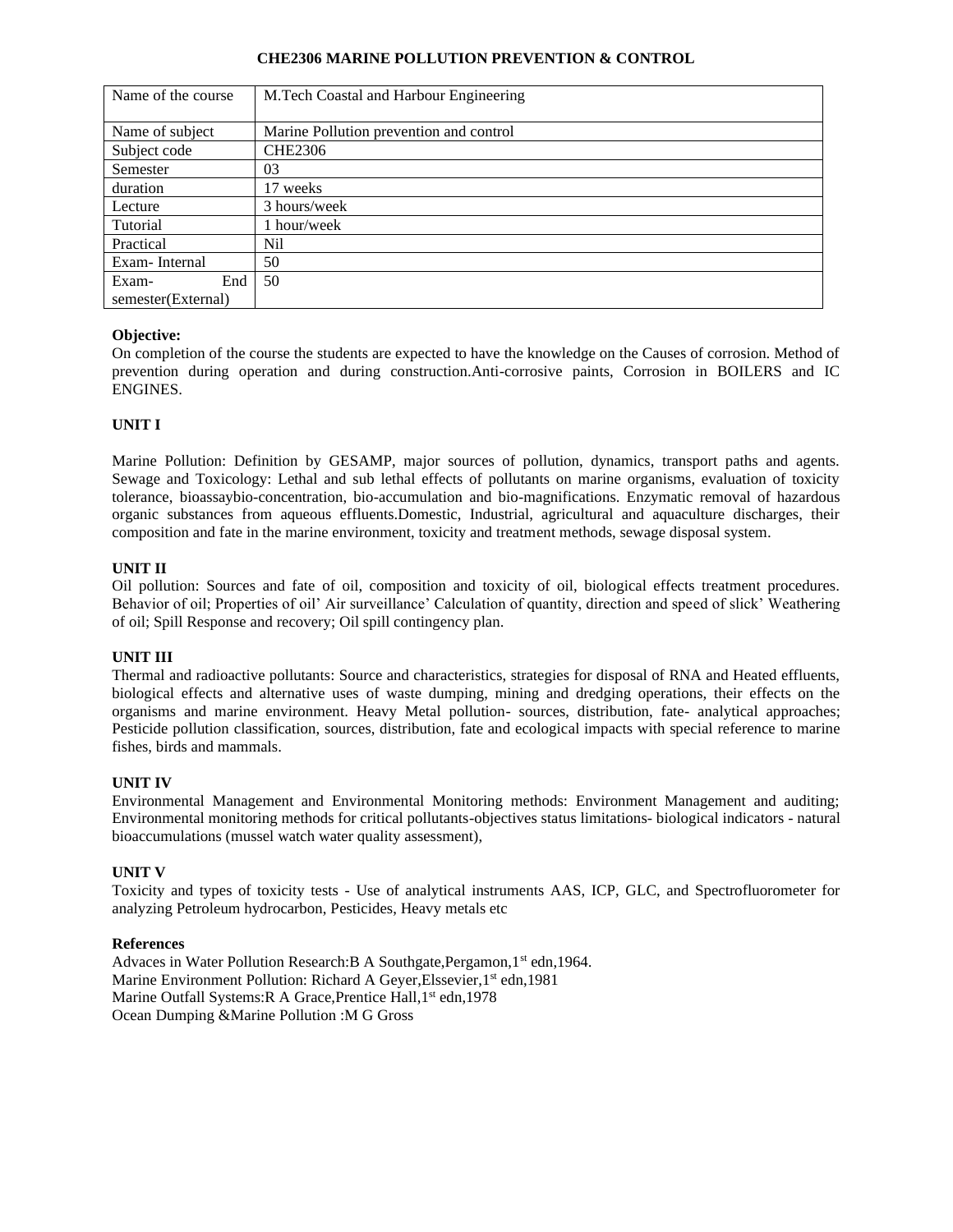## **CHE2307 MARINE NAVIGATION AND COMMUNICATION SYSTEMS**

| Name of the course | M.Tech Coastal and Harbour Engineering      |
|--------------------|---------------------------------------------|
| Name of subject    | Marine Navigation and Communication Systems |
| Subject code       | <b>CHE2307</b>                              |
| Semester           | 03                                          |
| duration           | 17 weeks                                    |
| Lecture            | 3 hours/week                                |
| Tutorial           | hour/week                                   |
| Practical          | Nil                                         |
| Exam-Internal      | 50                                          |
| End<br>Exam-       | 50                                          |
| semester(External) |                                             |

## **Objective:**

- To provide students with a sound understanding of the use of marine navigation.
- To familiarise the students with communication systems commonly encountered in marine engineering applications

## **UNIT I Navigation**:

Introduction-Principles of Navigation, basic map and globe related terminology, tools employed by mariners, types of navigation, phases of navigation, navigation terms and conventions. The earth, distance and direction on the earth, coordinates, finding latitude and longitude ,the navigational triangle, the time sight, navigation organizations, governments role, types of organizations**-**The International Maritime Organization(IMO), The National Imagery and Mapping Agency, The Radio Technical Commission for Maritime Services (RTCM) etc.

## **UNIT III**

Inputs of step, Ramp, Sinusoid, Pulse and Impulse, Exponential Function and their responses, Error Detector, Controller output elements.Torque Proportional to error. Electron tubes, transistors; principles of electronic circuits; amplifiers, oscillators, rectifier, tuned circuits – amplifiers, oscillators, transmission and reception.

# **UNIT IV**

Cathode Ray Oscilloscope, digital voltmeters, ammeter, ohmmeters and frequency meters, Multi-meters, Vacuum Tube voltmeter and signal Generators. MICROPROCESSORS-8085 Architecture, Programming, interfacing and Control of motors, Temperature/Speed control – Basics and Control mechanism of PLC.Introduction to control terms, Block diagrams for control systems, open loop and closed feedback control, comparison of closed and open loop.

# **UNIT V**

Communication as applicable to GMDSS (Global Maritime, Distress & Safety System), GPS(global positioning system), NAVSAT(navigational satellite), INMARSAT,LORAN-C, RADAR: direction finding, SONAR, Automatic Identification System (AIS),Search And Rescue Radar Transponder (SART), Echo Sounder, Emergency Position Indicating Radio Beacon (EPIRB).

# **UNIT V**

Sonar Aids : Echo Sounder : Principle and working. Operational controls. Choice of site for echo sounder transducers. Errors causing display of faulty or unreliable sounding. Doppler Log : Description of the system. Errors and their remedies. Berthing aids : Brief description of systems using sound propagation and systems using radiowaves propagation.

### **REFERENCES:-**

Electronic Communication, Robert L.Shrader, McGraw-Hill Handbook for Marine Radio Communication, G.D.Less and W.G. Williamson, ISBN 1-85044-472. Fundamentals of Digital Electronics and Microprocessors, Anokh Singh &A.K.Chhabra, S.Chand. Marine Electronic equipments, C.D Joshy, CIFNET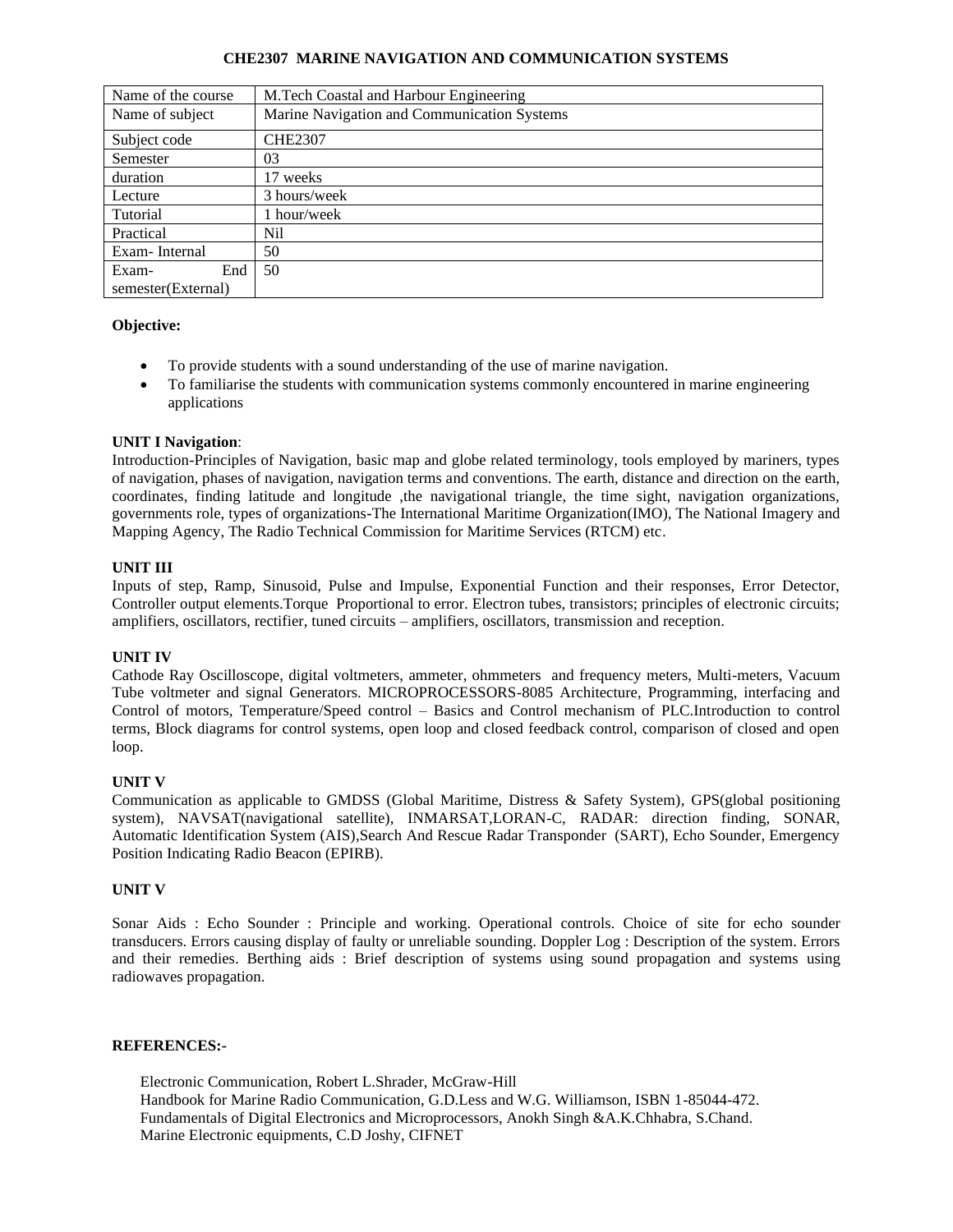### **CHE2308 COASTAL RESOURCES MANGEMENT**

| Name of the course | M.Tech Coastal and Harbour Engineering |
|--------------------|----------------------------------------|
| Name of subject    | <b>Coastal Resource Managemant</b>     |
| Subject code       | <b>CHE2308</b>                         |
| Semester           | 03                                     |
| duration           | 17 weeks                               |
| Lecture            | 3 hours/week                           |
| Tutorial           | 1 hour/week                            |
| Practical          | Nil                                    |
| Exam-Internal      | 50                                     |
| Exam-<br>End       | 50                                     |
| semester(External) |                                        |

### **Objective:**

- To provide students with a sound understanding of the use of coastal resources & their exploration.
- To familiarise the students with coastal management techniques in marine engineering applications

## **UNIT-I COASTAL AND MARINE RESOURCES**

Types and functions of coastal and marine resources – Coastal zone as an integrated resource area – Marine resources: biotic, mineral and energy resources

### **UNIT-IINON-LIVING MARINE RESOURCES**

Renewable vs. Non-Renewable Resources – Marine minerals – Placer deposits hydrocarbon deposits – Polymetallic nodules – Exploration and exploitation of natural minerals – Methyl/ Gas Hydrates – Sea Salt – Potential energy in the ocean – Salinity – Wave – Tides – Currents – OTEC

### **UNIT-III LIVING MARINE RESOURCES**

Environmental variability on marine fisheries resources – Interactions between fisheries and the ecosystem – Marine Protected Areas (MPA) – Large marine Ecosystems (LMEs) – Climate effects on living marine resources – Biological monitoring of marine ecosystems

### **UNIT-IVRESOURCE EXPLORATION AND EXPLOITATION**

Marine geophysical methods – Sea floor resource exploitation – Exploitation of the oceans by human activities – overfishing – mining – ocean dumping – oil spills – coral reef bleaching – Marine archeology-optimal use of the land and water resources of coastal zone- ecological, cultural, historic, aesthetic values -CRZ-violation of CRZresponsible fisheries in coastal zone.

#### **UNIT-V COASTAL AND MARINE RESOURCE MANAGEMENT**

Resources as common property – Defining resource management – Conflicting interests with other Marine Resources: Food and Recreation/Tourism – Management tools – Ecosystem health and protection of biological diversity – Ecotourism – Future uses of the oceans

#### **References:**

Beer, T., Environmental Oceanography: Second Edition (Marine Science Series), CRC Press, 1997. Kennish, M.J., Pollution Impacts on Marine Biotic CommUNITies, CRC Press, New York, 1998. Alongi, D.M., Coastal Ecosystem Processes, CRC Press, New York, 1998. Eisma, D., Intertidal deposits, River Mouths, Tidal flats and Coastal Lagoons, CRC Press, New York, 1998.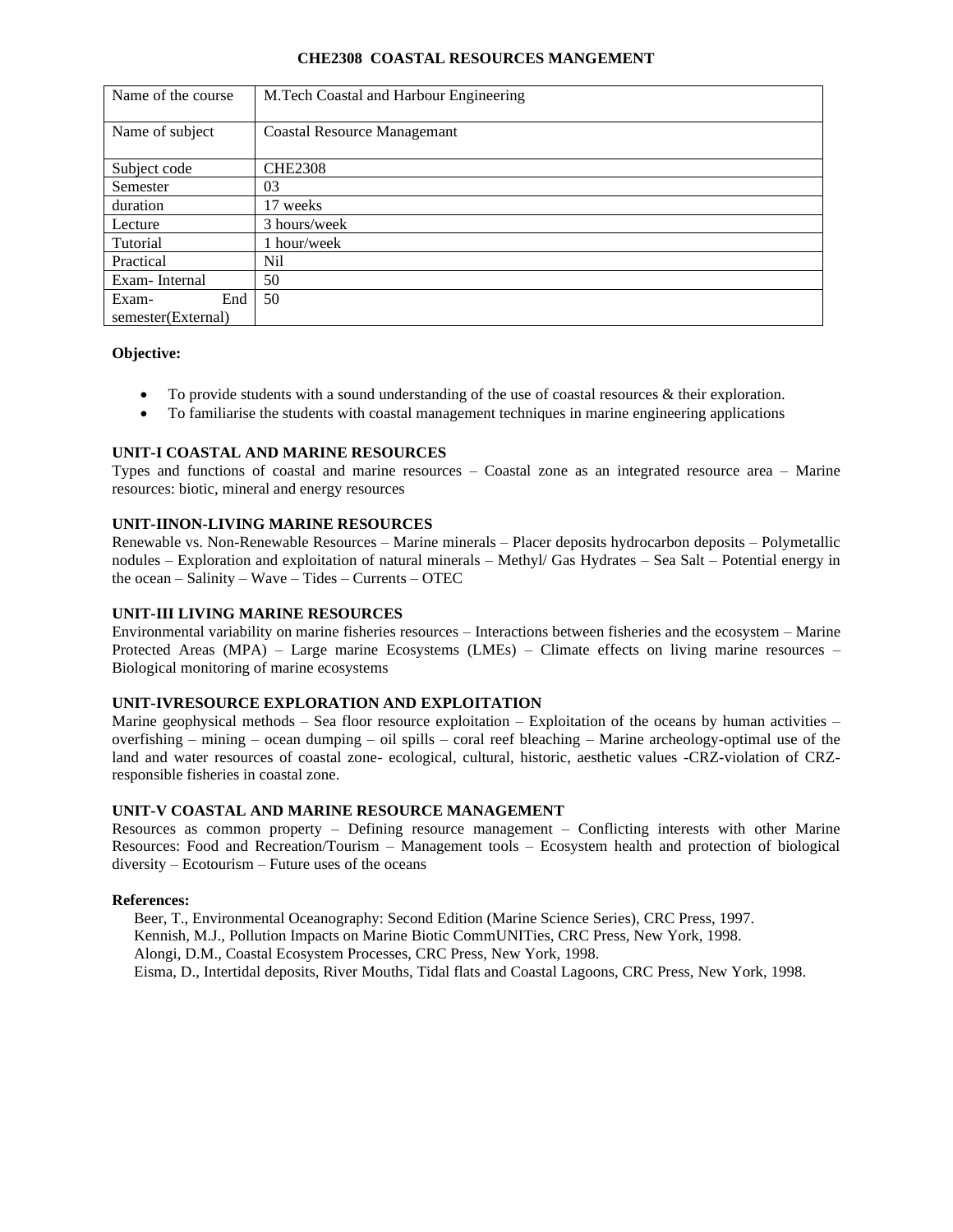## **CHE2309 MINING AND DREDGING**

| Name of the course | M. Tech in Coastal and Harbour Engineering |
|--------------------|--------------------------------------------|
| Name of subject    | Mining and Dredging                        |
| Subject code       | <b>CHE2309</b>                             |
| Semester           | 03                                         |
| Duration           | 17 weeks                                   |
| Lecture            | 03 hours/week                              |
| Tutorial           | 01 hour/week                               |
| Practical          | Nil                                        |
| Exam-Internal      | 50                                         |
| Exam-External      | 50                                         |

**Objective:**To provide the students the knowledge of methods of mining and dredging in coastal and offshore regions.

# **UNIT I**

Introduction to mining, stages of mining, surface and underground mine development and mining methods. Design criteria for surface mines including scheduling, materials handling, waste dump and pit dewatering.

## **UNIT II**

Aspects of geological conditions and geological control that relate to mineral resource estimates.Mineral resource estimation using conventional and geostatistical techniques.Mine valuation and preliminary feasibility studies.

## **UNIT III**

Nature of deep sea bed resources - technical requirements of deep Ocean Mining - Deep sea mining systems hydraulic and pneumatic life devices.

## **UNIT IV**

Purpose and development of dredging, types of dredging, dredgers and their classification; Mechanical dredgers – Bucket dredger, Grab dredger, dipper dredger, rock breaker, back hoe dredger; Hydraulic dredgers: Plain suction dredger, cutter suction dredger, wheel dredger, trailer suction dredger; Pneumatic dredger,.

### **UNIT V**

Special dredger equipments, underwater drilling and blasting. Improving the efficiency of surface blasting; Dredging methods - dredge pumps (centrifugal and Jet) - their characteristics and selection; Disposal of dredged materialspipeline transport of solids - characteristics of solid - water slurry flor in pipelines.

### **REFERENCES:**

Howard, L.Hartman, Introductory Mining Engineering, Pub: John Willey & Sons Bray R N, Bates A D,and Land J M. Dredging – A hand book for Engineers, Arnold London. 1997. Copper Practical Dredging.

Cormick, Vol. I & II, Dock and Harbour Engineering.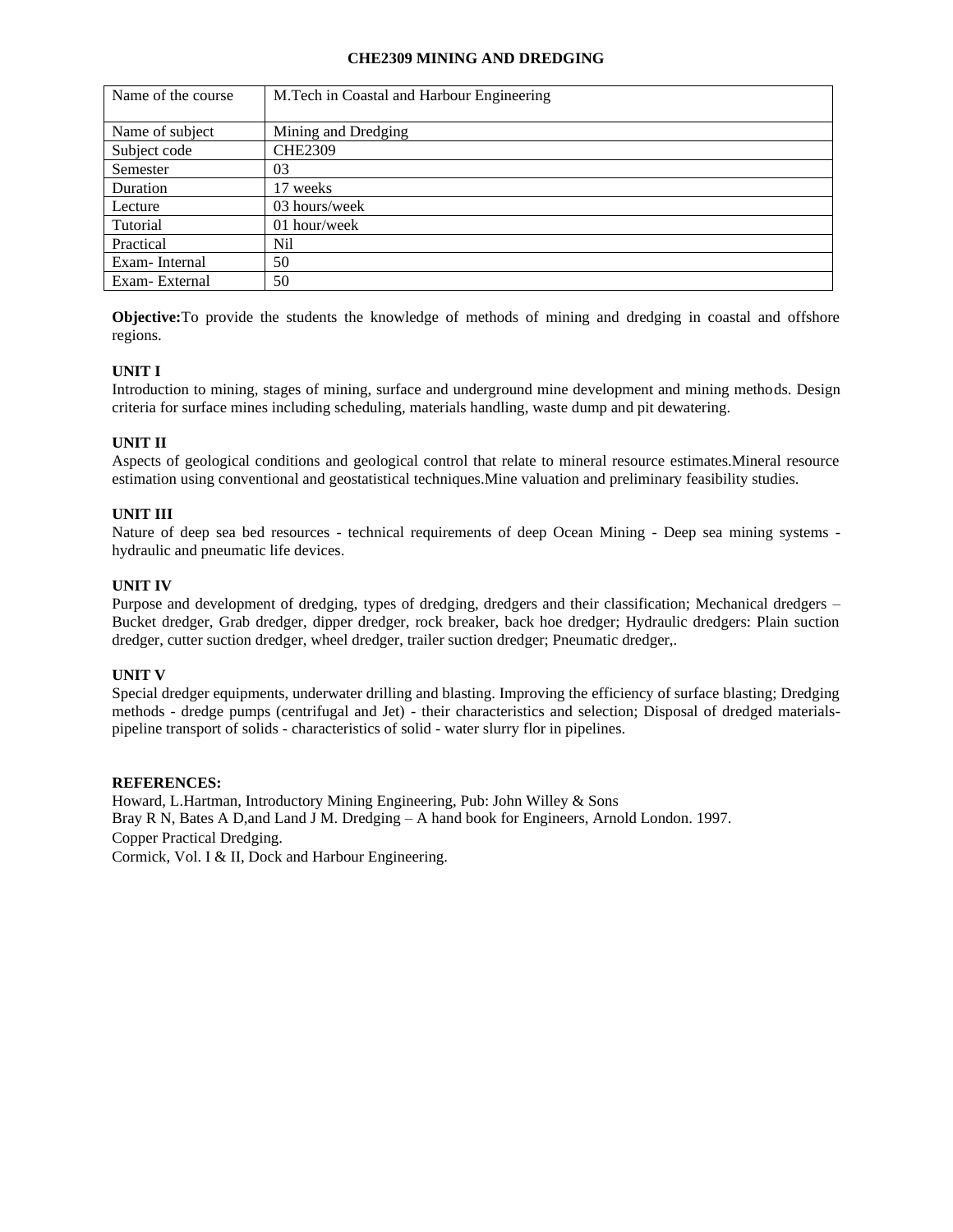## **CHE2310 OCEAN DYNAMICS AND MODELING**

| Name of the course | M. Tech in Coastal and Harbour Engineering |  |  |
|--------------------|--------------------------------------------|--|--|
|                    |                                            |  |  |
| Name of subject    | Ocean Dynamics and Modeling                |  |  |
| Subject code       | <b>CHE2310</b>                             |  |  |
| Semester           | 03                                         |  |  |
| Duration           | 17 weeks                                   |  |  |
| Lecture            | 03 hours/week                              |  |  |
| Tutorial           | 01 hour/week                               |  |  |
| Practical          | Nil                                        |  |  |
| Exam-Internal      | 50                                         |  |  |
| Exam-External      | 50                                         |  |  |

**Objective:**To provide the students the knowledge of various modeling concepts and methods .

## **UNIT I**

Introduction - modeling issues – numerical computing – accuracy – rate of convergence – efficiency; computational environment - governing equations – approximations and representations- parameterization - boundary conditions physical and numerical modeling.

## **UNIT II**

Finite difference methods – advection equations -computation errors - Implicit and explicit finite difference schemes- leap-frog scheme, Euler's scheme, Von Neumann method, Trapezoidal Implicit schemes - stability criteria- computational instability.

## **UNIT III**

Concepts of ocean models - numerical modeling of ocean processes- Cox's model of Indian Ocean – POM, ROMS models. Model validation - data assimilation and calibration of models – nowcast, forecast and predictionforecasting ENSO.

## **UNIT IV**

Physics of ocean modeling, Lagrangian and Eularian approaches in modeling, diagnosticmodels, prognostic models, model domain, model initialization and model forcing, subgrid scale parameters

# **UNIT V**

Indian Ocean boundary conditions, model forcing conditions over Indian ocean, status of operation models in Indian Ocean.

### **REFERENCES:**

Numerical modeling of ocean circulation – Robert N. Miller - Cambridge University Press

Numerical methods for ocean circulation – Pond S. and Bryan - AGU Publications

Circulation models of lakes and inland seas – T.J. Simons - Ottawa : Department of Fisheries and Oceans, 1980.,RC Press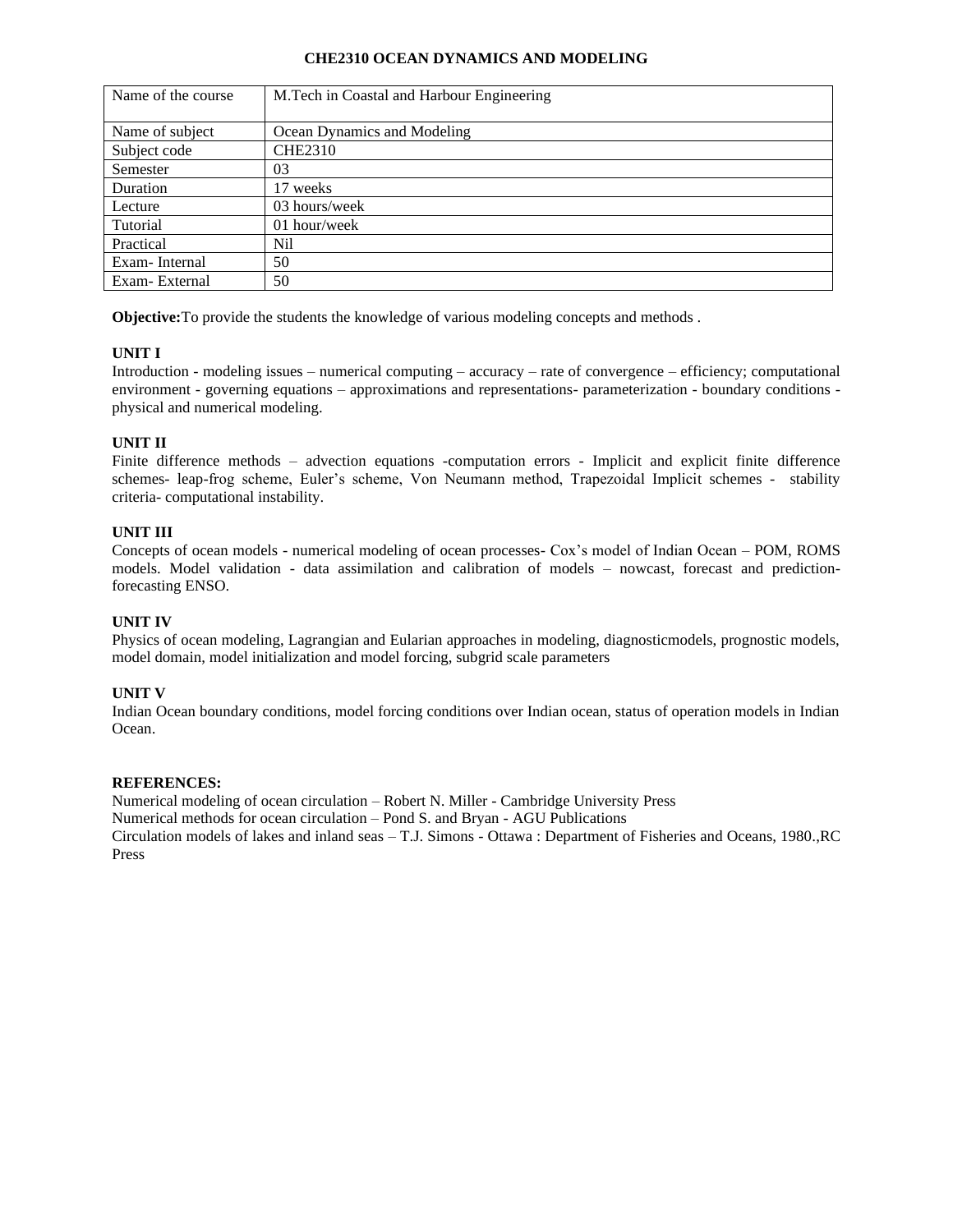## **CHE2311 FIRE ENGINEERING AND EXPLOSION CONTROL**

| Name of the course | M.Tech in Coastal and Harbour Engineering |
|--------------------|-------------------------------------------|
| Name of subject    | Fire Engineering And Explosion Control    |
|                    |                                           |
| Subject code       | <b>CHE2311</b>                            |
| Semester           | 03                                        |
| Duration           | 17 weeks                                  |
| Lecture            | 03 hours/week                             |
| Tutorial           | 01 hour/week                              |
| Practical          | Nil                                       |
| Exam-Internal      | 50                                        |
| Exam-External      | 50                                        |

### **OURSE OBJECTIVES:**

• To provide students with a sound understanding of firefighting and salvage operations

## **UNIT I**

Fire properties of solid, liquid and gases - fire spread - toxicity of products of combustion - theory of combustion and explosion – vapour clouds – flash fire – jet fires – pool fires – unconfined vapour cloud explosion, shock waves - auto-ignition – boiling liquid expanding vapour explosion – case studies – Flixborough, Mexico disaster, Pasedena Texas, Piper Alpha, Peterborough and Bombay Victoria dock ship explosions.

## **UNIT II**

Sources of ignition – fire triangle – principles of fire extinguishing – active and passive fire protection systems – various classes of fires  $- A$ , B, C, D, E – types of fire extinguishers – fire stoppers – hydrant pipes – hoses – monitors – fire watchers – layout of stand pipes – firestation-fire alarms and sirens – maintenance of fire trucks – foam generators – escape from fire rescue operations – fire drills – notice-first aid for burns.

### **UNIT III**

Sprinkler-hydrants-stand pipes – special fire suppression systems like deluge and emulsifier, selection criteria of the above installations, reliability, maintenance, evaluation and standards – alarm and detection systems. Other suppression systems – CO2 system, foam system, dry chemical powder (DCP) system, halon system – need for halon replacement – smoke venting. Portable extinguishers – flammable liquids – tank farms – indices of inflammability-fire fighting systems.

### **UNIT IV**

Objectives of fire safe building design, Fire load, fire resistant material and fire testing – structural fire protection – structural integrity – concept of egress design - exists – width calculations - fire certificates – fire safety requirements for high rise buildings –snookers.

### **UNIT V**

Principles of explosion-detonation and blast waves-explosion parameters – Explosion Protection, Containment, Flame Arrestors, isolation, suppression, venting, explosion relief of large enclosure-explosion venting-inert gases, plant for generation of inert gasrupture disc in process vessels and lines explosion, suppression system based on carbon dioxide (CO2) and halons-hazards in LPG, ammonia (NH3), sulphur dioxide (SO2), chlorine (CL2) etc.

# **REFERENCES**

Gupta, R.S., "Hand Book of Fire Technology" Orient Longman, Bombay 1977. "Accident Prevention manual for industrial operations" N.S.C., Chicago, 1982. Dinko Tuhtar, "Fire and explosion protection" U.S.A.: John Wiley & Sons Inc Fire fighters hazardous materials reference book Fire Prevention in Factories", an Nostrand Rein Hold, New York, 1991. "Fire Prevention and fire fighting", Loss prevention Association, India. Relevant Indian Acts and rules, Government of India.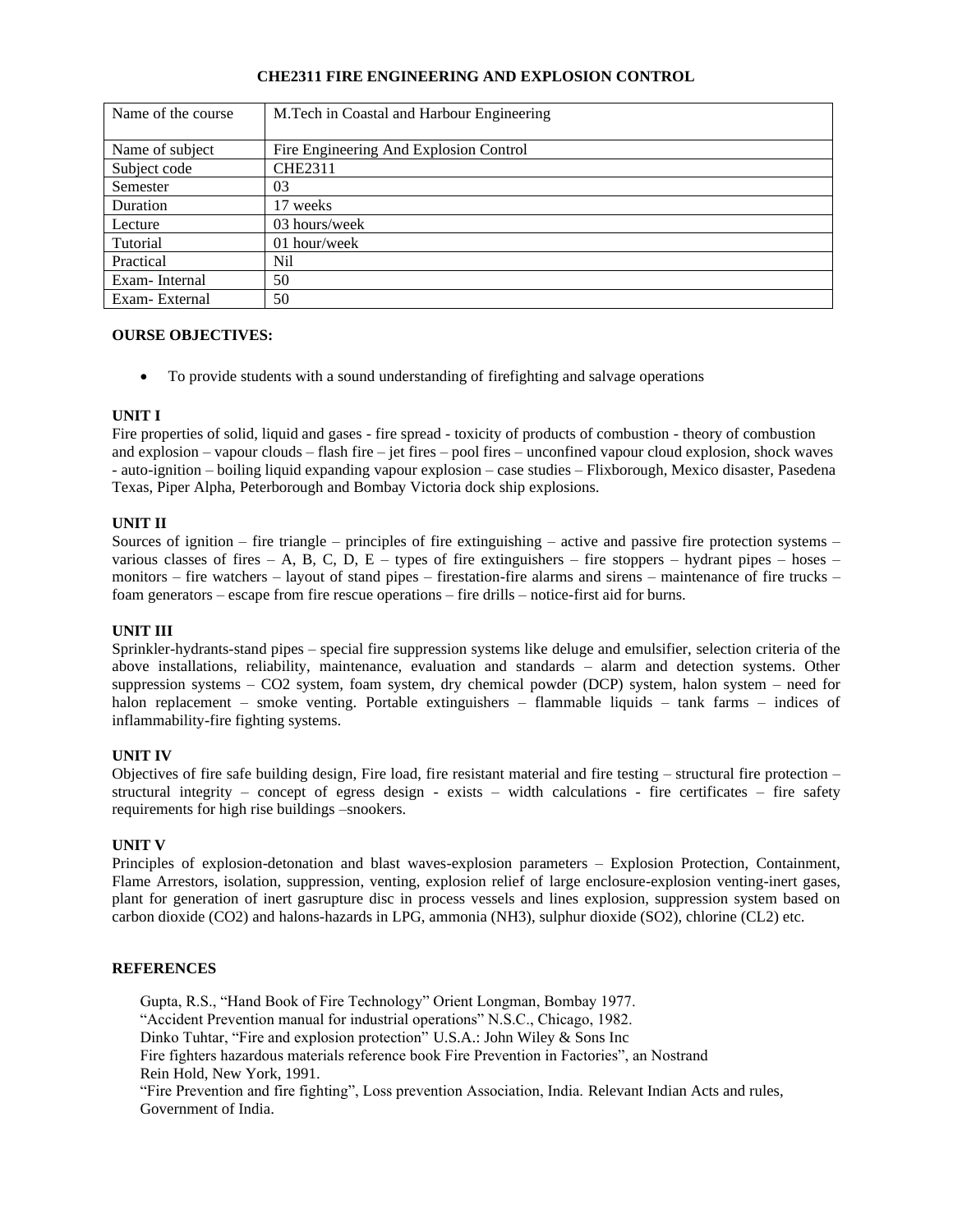## **CHE2312 OCEAN ENERGY**

| Name of the course | M.Tech in Coastal and Harbour Engineering |
|--------------------|-------------------------------------------|
| Name of subject    | Ocean Energy                              |
| Subject code       | CHE2312                                   |
| Semester           | 03                                        |
| Duration           | 17 weeks                                  |
| Lecture            | 03 hours/week                             |
| Tutorial           | 01 hour/week                              |
| Practical          | Nil                                       |
| Exam-Internal      | 50                                        |
| Exam-External      | 50                                        |

### **OURSE OBJECTIVES:**

• To provide students with a sound understanding of Ocean Renewable Resources and its uses

## **UNIT I**

Introduction to the ocean environment o Ocean circulation and stratification-Ocean habitat- Ocean economy - Ocean surface waves - Wave measurement - Linear wave theory - Wave spectrum - Wave energy resource- Ocean tidal currents - Current measurement - Current turbulence - Current energy resource - Site selection and characterization for ocean energy systems

## **UNIT II**

Wave energy systems - Types of wave energy converters - Linear wave-structure interactions - Frequency domain analysis - Hydrodynamic coefficients and their computation - Time domain analysis - Phase control - Arrays - Model testing techniques - Marine current turbines - Types of marine current turbines - Hydrodynamic models (BEM, Lifting line, IBEM) - Hydrofoil data and analysis - Cavitation and strength - Design criteria - Multiple turbine interaction -Other types of energy systems - Ocean Thermal Energy Conversion (OTEC) - Energy from salinity gradient

### **UNIT III**

Power take-off systems o Air turbines- Water turbines - High pressure hydraulic systems - Electrical generation -Energy storage - Mooring and anchoring systems - Farm layout - Offshore electrical grid and connection systems - Operation and maintenance of ocean energy devices - Offshore operations - Maritime safety issues

# **UNIT IV**

Economic analysis - Cost - Financing mechanisms - Economic evaluation - Life‐cycle assessment - Policy issues - Socio‐economic impact - Licensing & permitting - Environmental impact assessment

# **UNIT V**

Resource characterization - Site selection - Conceptual system development - Licensing procedure - Environmental impact - Economic analysis

## **REFRENCES**

"Marine Renewable Energy: Resource Characterization and Physical Effects" Zhaoqing Yang, Andrea Copping, Springer

"Fundamentals of Ocean Renewable Energy: Generating Electricity from the Sea" Simon P. Neill, M Reza Hashemi, Academic Press

"Wave and Tidal Energy" Deborah Greaves, Gregorio Iglesias, Wiley Online Books,

"Handbook of Ocean Wave Energy" edited by Arthur Pecher, Jens Peter Kofoed, Springer

"Ocean Wave Energy Conversion: Resource, Technologies and Performance" Aurelien Babarit, ISTE Press - Elsevier